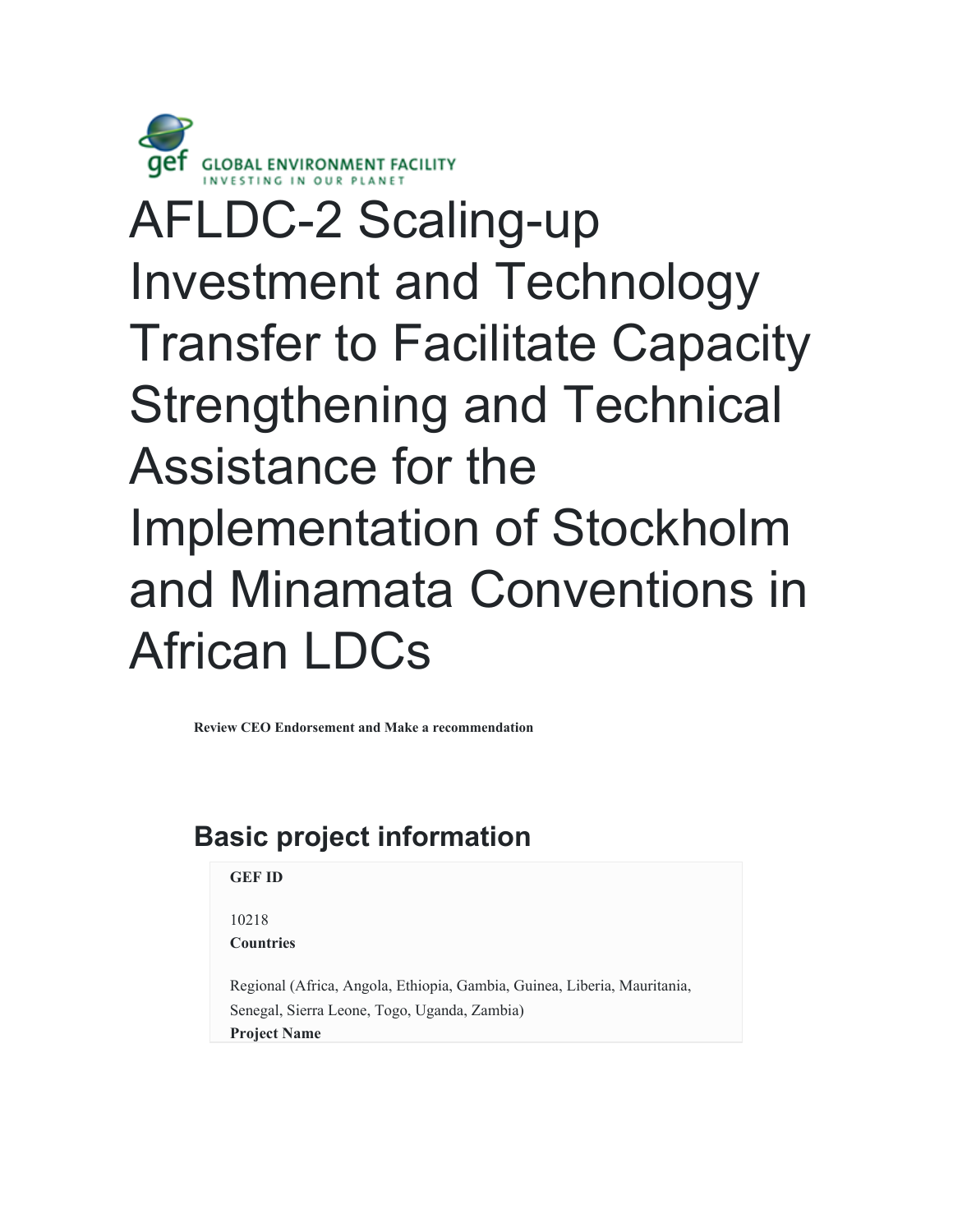AFLDC-2 Scaling-up Investment and Technology Transfer to Facilitate Capacity Strengthening and Technical Assistance for the Implementation of Stockholm and Minamata Conventions in African LDCs **Agencies**

AfDB **Date received by PM**

12/13/2020 **Review completed by PM**

4/19/2022 **Program Manager**

Satoshi Yoshida **Focal Area**

Chemicals and Waste **Project Type**

FSP

## **PIF CEO Endorsement**

**Part I ? Project Information** 

**Focal area elements** 

**1. Does the project remain aligned with the relevant GEF focal area elements as presented in PIF (as indicated in table A)?** 

Secretariat Comment at CEO Endorsement Request

SY, Jan 8, 2021: Yes, with changes from the PIF. However, please see comments on the alternative scenario section.

Agency Response **Project description summary**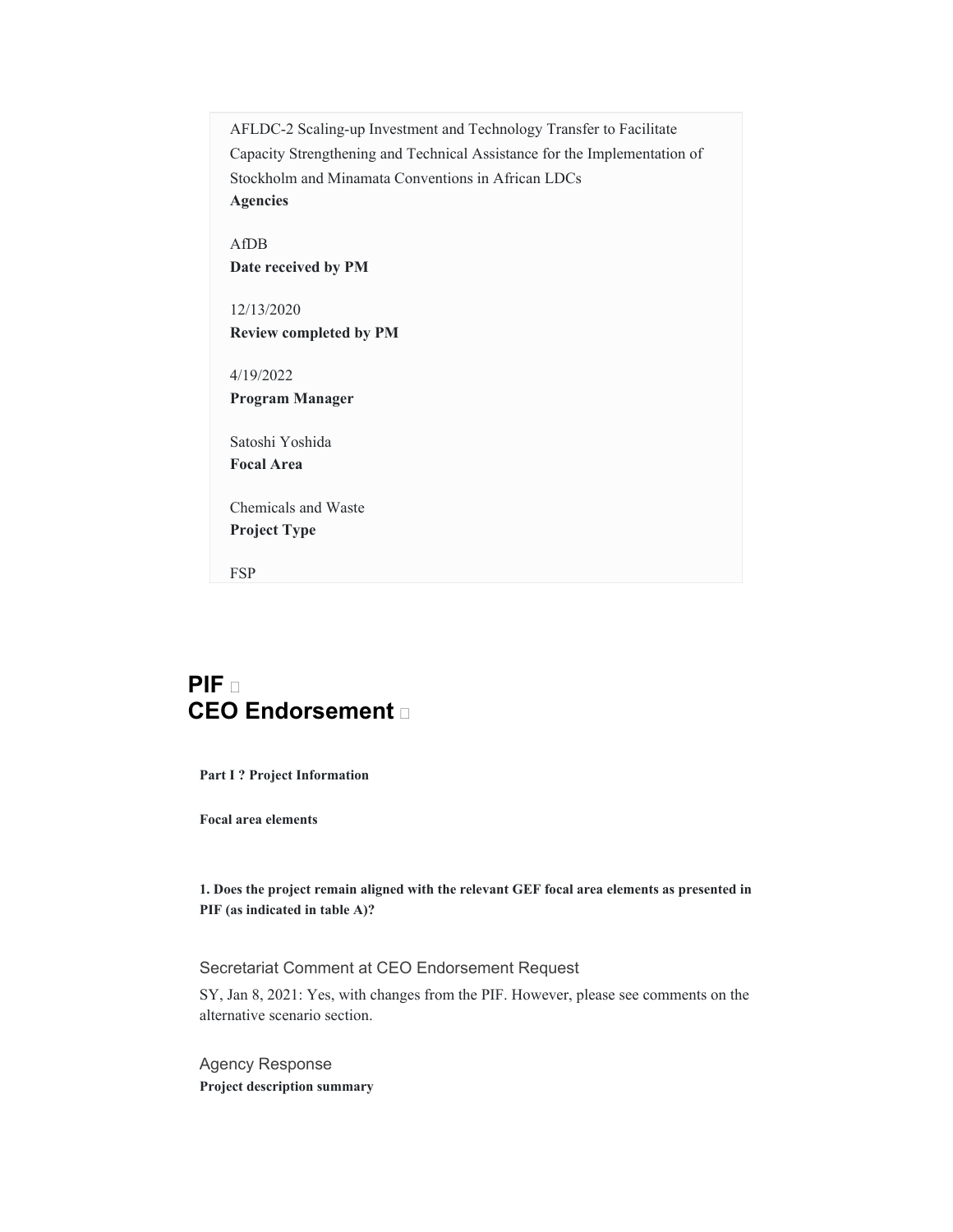**2. Is the project structure/design appropriate to achieve the expected outcomes and outputs as in Table B and described in the project document?** 

Secretariat Comment at CEO Endorsement Request April 19, 2022: Comment cleared.

March 29, 2022: Start and end dates are missing on the resubmission. Please add information on the portal entry.

SY, Jan 8, 2021: There are some changes in the structure of the project from the PIF. Please see comments in alternative scenario and GEBs.

Agency Response 16 April 2022: Done. Start and end dates have been added to the portal. The expected start date is 1st August 2022 and correspondingly, the expected completion date is 30 July 2027.

**3. If this is a non-grant instrument, has a reflow calendar been presented in Annex D?** 

Secretariat Comment at CEO Endorsement Request

Agency Response **Co-financing** 

**4. Are the confirmed expected amounts, sources and types of co-financing adequately documented, with supporting evidence and a description on how the breakdown of cofinancing was identified and meets the definition of investment mobilized, and a description of any major changes from PIF, consistent with the requirements of the Co-Financing Policy and Guidelines?** 

Secretariat Comment at CEO Endorsement Request April 19, 2022: We note the responses. Please ensure that AfDB mobilizes other cofinancing at the implementation stage. Please also note that obtaining co-financing letters is not a role of UNITAR, but a role of GEF Agency.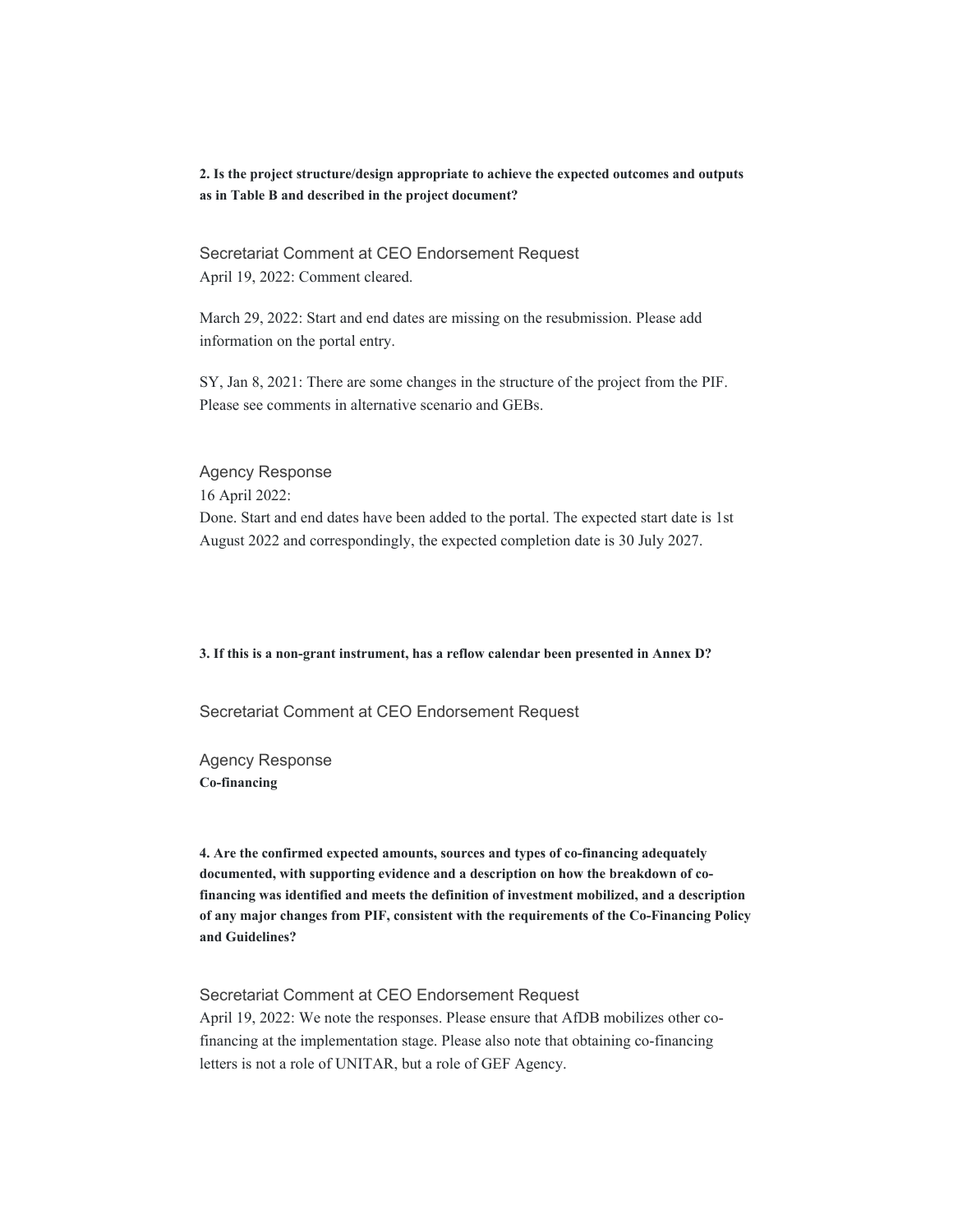March 29, 2022: We note further changes on the total amount of co-financing as they are narrowed down to those directly relevant to the project.

1. We note co-financing letters from two organizations as well as AfDB. Co-financing letters from AfDB can be issued by AfDB while other letters should be issued by respective co-financiers. Please obtain and upload correct co-financing letters.

2. As some co-financing letters are missing, it is difficult to verify the categories and types of co-financier (as well as investment mobilized). AfDB co-financing on Sierra Leone has two same co-financing type (both are grant).

3. Please also correct the ratio of co-financing amount to components and PMCs to those of GEF amount (PMC co-financing must be around five percent of co-financing of Components, which is the ratio of GEF funding).

Nov 1, 2021:

1. Not addressed. Please upload all co-financing letters.

2. Not addressed. Annex N is not relevant here. Please explain the changes from PIF on co-financing.

3. and 4. Not addressed. Please fix.

SY, Jan 8, 2021:

1. Please upload all the co-financing letters or equivalent. Please clarify the nature of cofinancing and linkages with project components, including component 3 under the relevant section of the CEOER.

2. Please provide descriptions on major changes from the PIF stage. Please explain why the total co-financing decreased and how the project will cover the decrease of cofinancing to achieve the objectives of the project.

3. Some types of co-financing are inaccurate on the portal. Please fix them (e.g. Donor Agency, not GEF Agency). Some recurrent expenditure co-financing may be in-kind instead of grant. Please review the type of resources.

4. Descriptions on? how any "Investment Mobilized" was identified? are the same as in PIF. Please update them.

Agency Response April 25, 2022:

AfDB will ensure that the additional co-financing is mobilised during project implementation.

16 April 2022:

All co-financing from the AfDB baseline investment projects that do not directly come from the AfDB have been removed. As such, the project?s co-financing underwent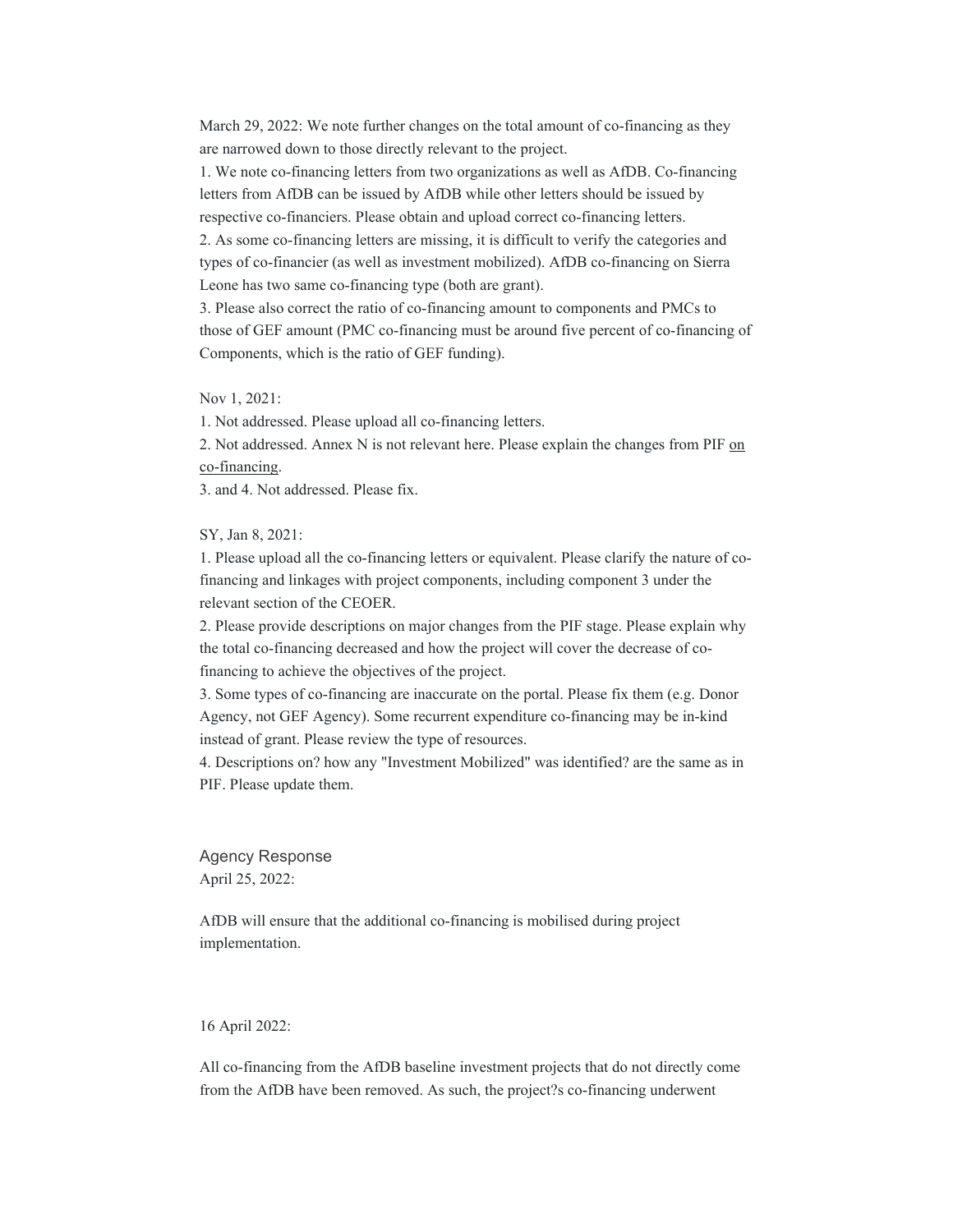further adjustments (reductions).The reason for this is not because the co-financing would not contribute to the incrementality for the proposed GEF activities, but rather because the co-financing from these financiers is not yet fully confirmed at this stage. However, it is expected that much of this co-financing will be confirmed during the implementation of the proposed GEF project. Furthermore, due to the planned activities on financial mechanisms and the engagement with financial institutions, under component 1, the mobilization of additional financing, that would also contribute to the achievement of additional GEBs, is also expected during the project implementation. The confirmed co-financing at this stage is all the financing that comes directly from the AfDB through loans and grants, which should still meet the co-financing requirements for projects under GEF-7.

Furthermore, while it was not a requirements for UNITAR to generate additional confirmed co-financing during the PPG for project implementation, they did obtain commitments from two national stakeholders (Ethiopia and Sierra Leone). They did this, even though it was not a requirement for the project as the AfDB had already mobilized significant and appropriate co-financing for the project. However, to demonstrate the additional commitment from the national stakeholders willing to provide co-financing, the AfDB has decided to include the two co-financing letters.

1. It is correct. However, it is more practical to merge the two grant amounts from the ADF for Togo, which we have now corrected in the portal.

2. Done. The co-financing amounts were first adjusted to only include financing from ADB and ADF. Following that, the ration for PMC was adjusted to match the five % ratio of GEF funding.

10 March 2022:

1. Co-financing letters have been uploaded

2. Following further consultations and analyses the co-financing has been recalculated to include only directly relevant co-financing contributions from the baseline. The revision was made based on GEF feedback that co-financing should be tighter linked to directly relevant baseline project sub-elements. The revised figures are based on the newest assessment of co-financing contributions from the co-financing AfDB baseline projects; the details are given in the CEO doc?s section on incremental reasoning.

3. This has been corrected.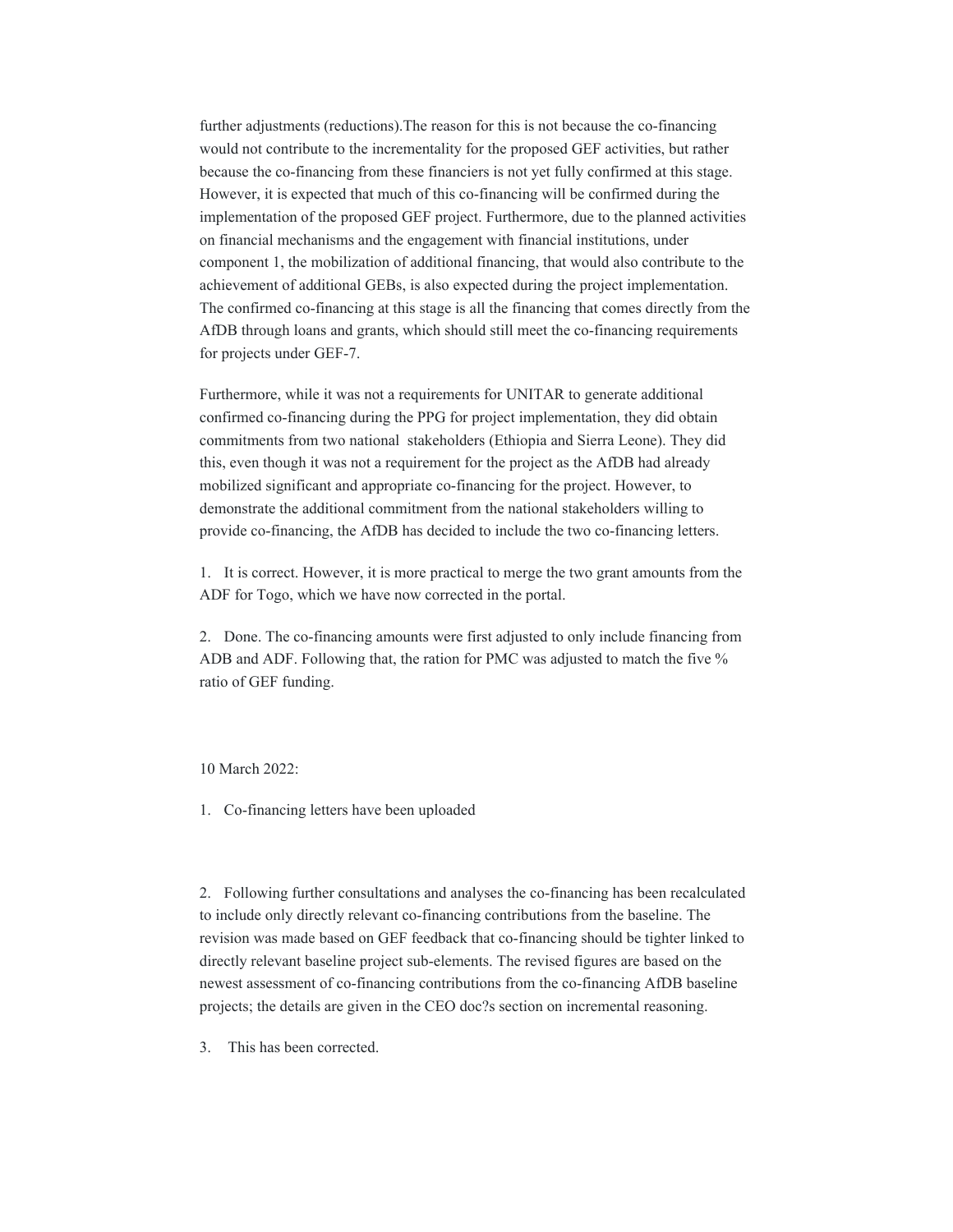4. Kindly see the relevant section of the CEO Endorsement document / portal for the revised and updated details

Sept 20, 2021:

- 1. The links between co-financing (?baseline?) projects and project components are now described in the CEOWER section 5) Incremental/ additional cost reasoning and expected contributions from the baseline, the GEFTF, LDCF, SCCF, and cofinancing (and in the country annexes)
- 2. The changes since the PIF phase are outlined in Annex N ? changes since the PIF.

**GEF Resource Availability** 

**5. Is the financing presented in Table D adequate and does the project demonstrate a costeffective approach to meet the project objectives?** 

Secretariat Comment at CEO Endorsement Request SY, Jan 8, 2021: Yes. Please see comments on co-financing.

Agency Response **Project Preparation Grant** 

**6. Is the status and utilization of the PPG reported in Annex C in the document?** 

Secretariat Comment at CEO Endorsement Request April 19, 2022: Comment cleared.

March 29, 2022: Please include the table in the main portal document.

Nov 1, 2021: Not addressed yet.

SY, Jan 8, 2021: Not yet. Please upload the Annex C.

Agency Response 16 April 2022:

This has been done.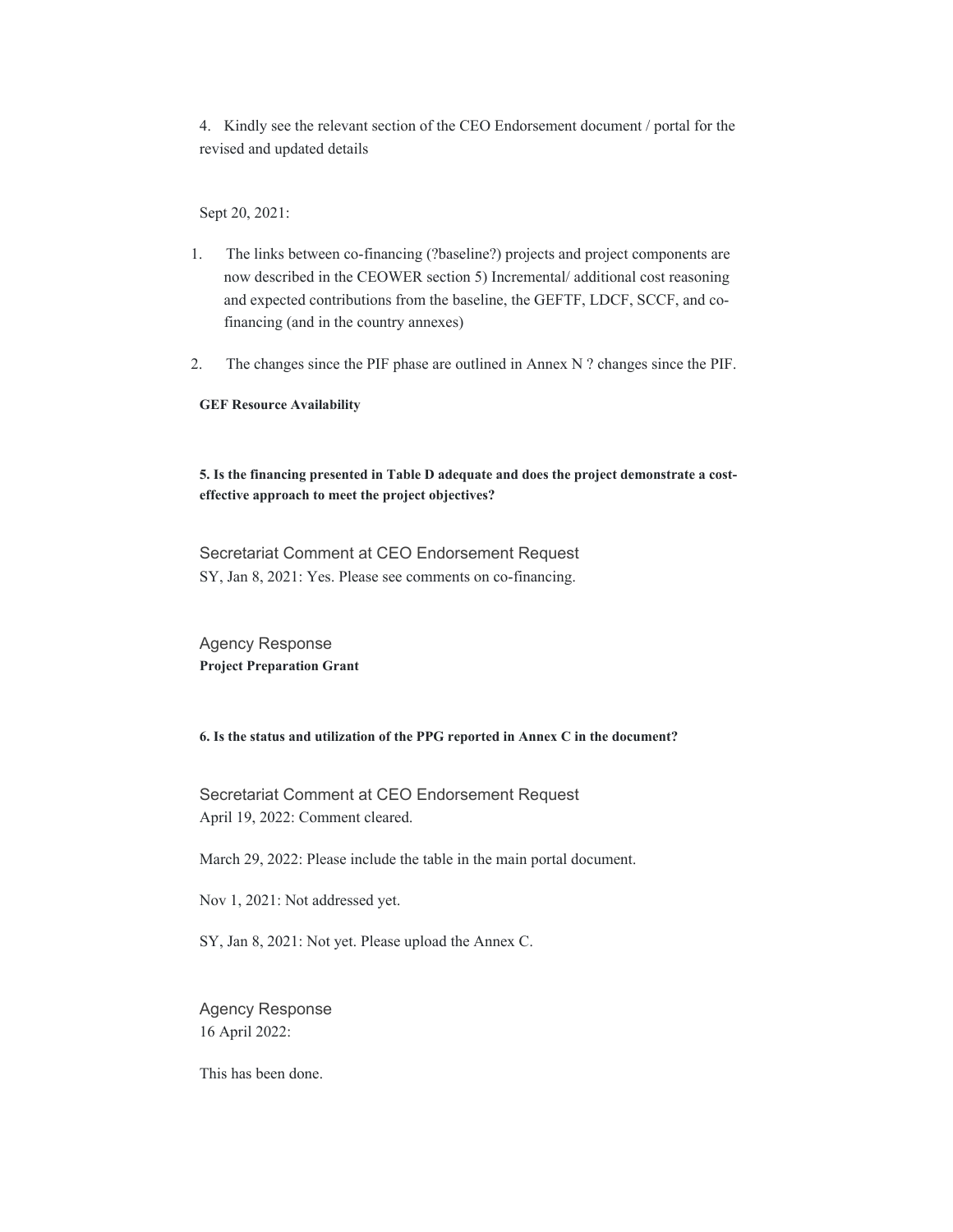10 March 2022:

Annex C has been uploaded **Core indicators** 

**7. Are there changes/adjustments made in the core indicator targets indicated in Table E? Do they remain realistic?** 

#### Secretariat Comment at CEO Endorsement Request

April 19, 2022: While noting the updated costing and some reasoning, it is required that the project conducts detailed costing assessments (including disposal and shipping costs) by the time of inception of the project and that the PIRs and MTR must include updated costs.

March 29, 2022: Please confirm that information sources in the Annex AB are based on the latest NIPs or other information (where not applicable), including on PCBs. Please explain how the changes of types of POPs will impact the overall project objective. Given the new set of GEBs, the costs of disposal are outside of the range of 1-2\$/kg, which other projects meet. Please provide justifications on this.

Nov 1, 2021: We note the GEBs increased from the previous submission and basis for GEBs estimation on Annex AB while some agrochemicals are removed. However, the core indicator sheet and the portal entry are not the same. Please correct. Also, 326.30 tons of POPs listed does not have a classification. Please amend. Please also clarify the quantity of POPs pesticides that are not confirmed as POPs yet.

SY, Jan 8, 2021:

1. The total GEBs on indicator 9 decreased by more than 45 percent while maintaining the amount of the GEF funding. Please consider increasing the targets by reformulating the outputs of participating countries with national priorities, utilizing co-financing resources.

2. There are many discrepancies in GEB?s in Annex AB and the CEOER on the portal. For example, indicator 9.2 has mercury reduction of 38 tons in total in all 11 countries while the result framework and country sheets indicate only 2 countries will participate in output 3.5, which is described to achieve 57 tons of reduction. There are some cases with no GEBs by investments while there are some investment activities in the countries.

#### Agency Response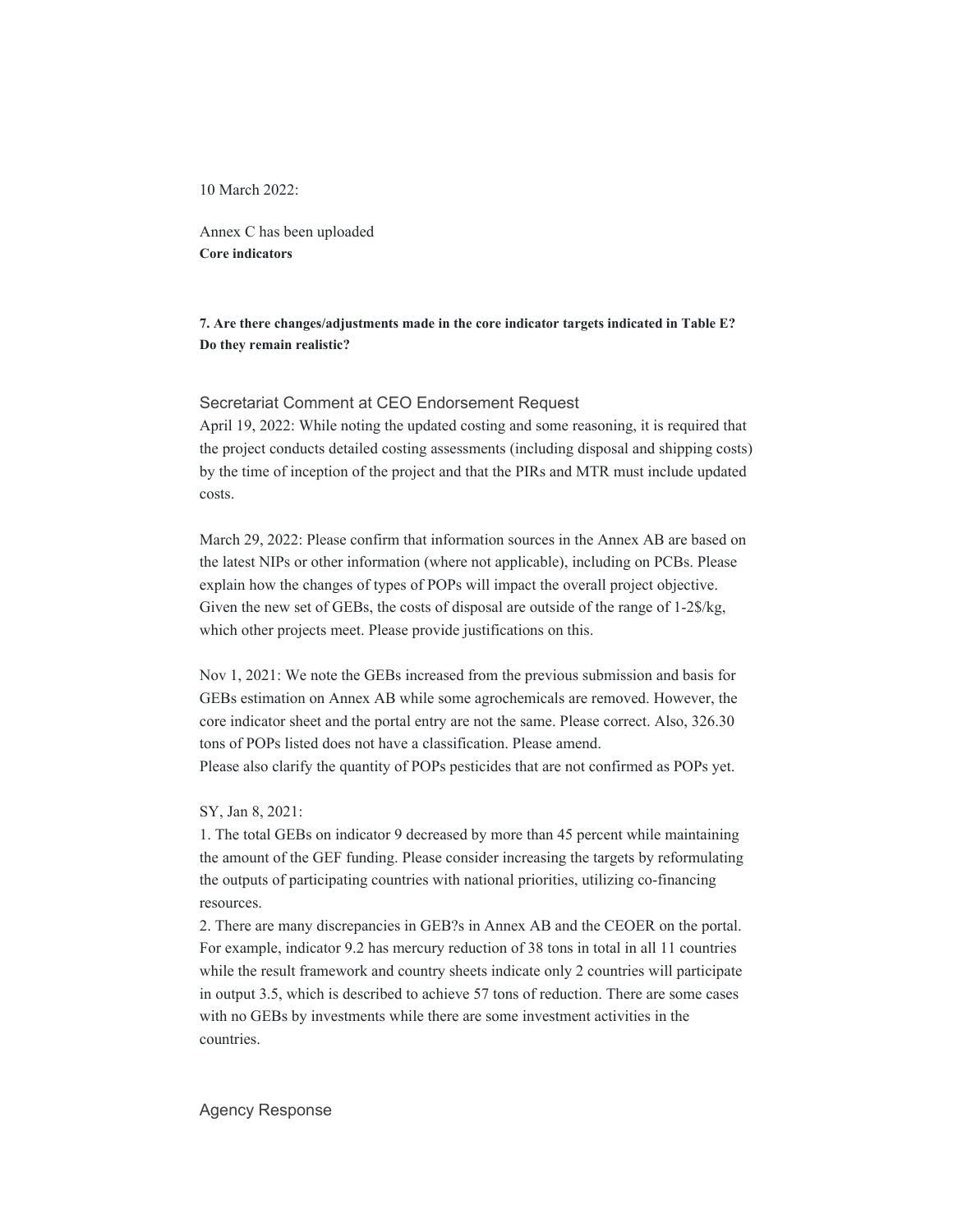April 25, 2022:

AfDB will ensure that a detailed costing assessment (including disposal and shipping costs) is undertaken at the inception stage of the project implementation and that PIRs and MTRs will include updated costs.

#### 16 April 2022:

In the CEO Endorsement document, the cost of disposal for POPs (PCBs and Obsolete POPs Pesticides) through high temperature incineration has been adjusted to 2\$/Kg to reflect the current going rate for final treatment at incineration facilities in Europe (which are the most likely destinations because of proximity). However, this cost excludes associated costs such as international transportation, inventories, laboratory analysis, repackaging, local transportation, temporary storage, transboundary movements, training and capacity which have been reprogrammed separately.

Typically, the procurement of international disposal services involves the contracting of a specialized international company that assumes all the responsibilities and risks associated with the transportation of such hazardous materials. The contracted company will be responsible for accident insurance, notifications to responsible authorities, bank guarantees, etc. The contracted company will also be responsible for transportation and delivery to the incinerator for final disposal including payment of the associated fees. Based on the gathered data and consultations with countries and disposal companies, the ratio between transportation/shipping costs versus the direct disposal cost is 2:1. However, due to some variables, such one stated below, we have taken a more conservative approach and averaged this ratio to 1:1 for all countries. This is mainly due to the fact that we anticipate the PCBs and obsolete POPs Pesticides to be already packed in UN approved drums and will not require further repackaging by the contractor.

Transportation costs typically include the following elements:

#### Local costs:

1. Staff costs for the transporting company and profits.

2. Procurement of PPE and other resources such as first aid kits, etc to facilitate the disposal operations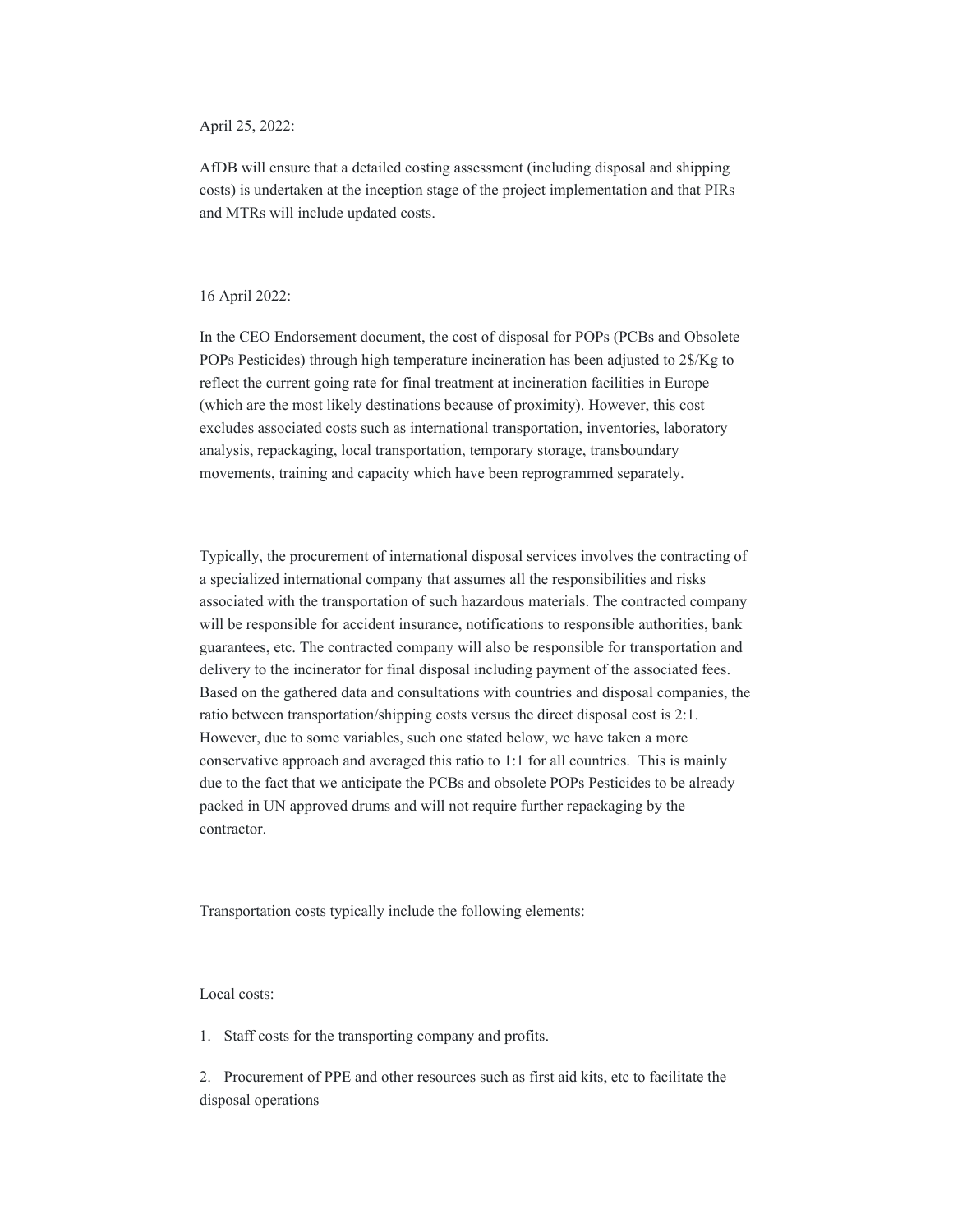3. Hotel accommodation and local transportation for the international disposal team of experts

4. Hiring and training local support stuff in the safe handling of the POPs waste

5. Organizing media briefings

6. Selecting the national central transfer station

7. Collection of the POPs wastes from different temporary storage facilities across the country

8. Hiring of licensed hazardous material transporters for in country transportation

9. Training the drivers in hazwaste transportation techniques

10. Conducting risk assessments for potential transportation routes

11. Organizing security escort for inland transportation

12. Procurement of UN approved drums and repackaging the materials into these drums

13. Decontaminating the temporary storage facilities

14. Logistics such as securing the maritime containers

15. Etc

International costs:

- 1. Insurance and bank guarantees
- 2. Shipping costs
- 3. In land transportation from port to the final
- 4. Etc.

Further, the costs vary from country to country. However, the current high fuel costs make it difficult to accurately predict based on past experiences since the cost of most of the activities will be impacted. Therefore, we have tried to be a bit more conservative with our estimates.

Further, we believe that it is important to note that Angola, Liberia, and Sierra Leone have not implemented GEF projects before. Therefore, this project will also be used to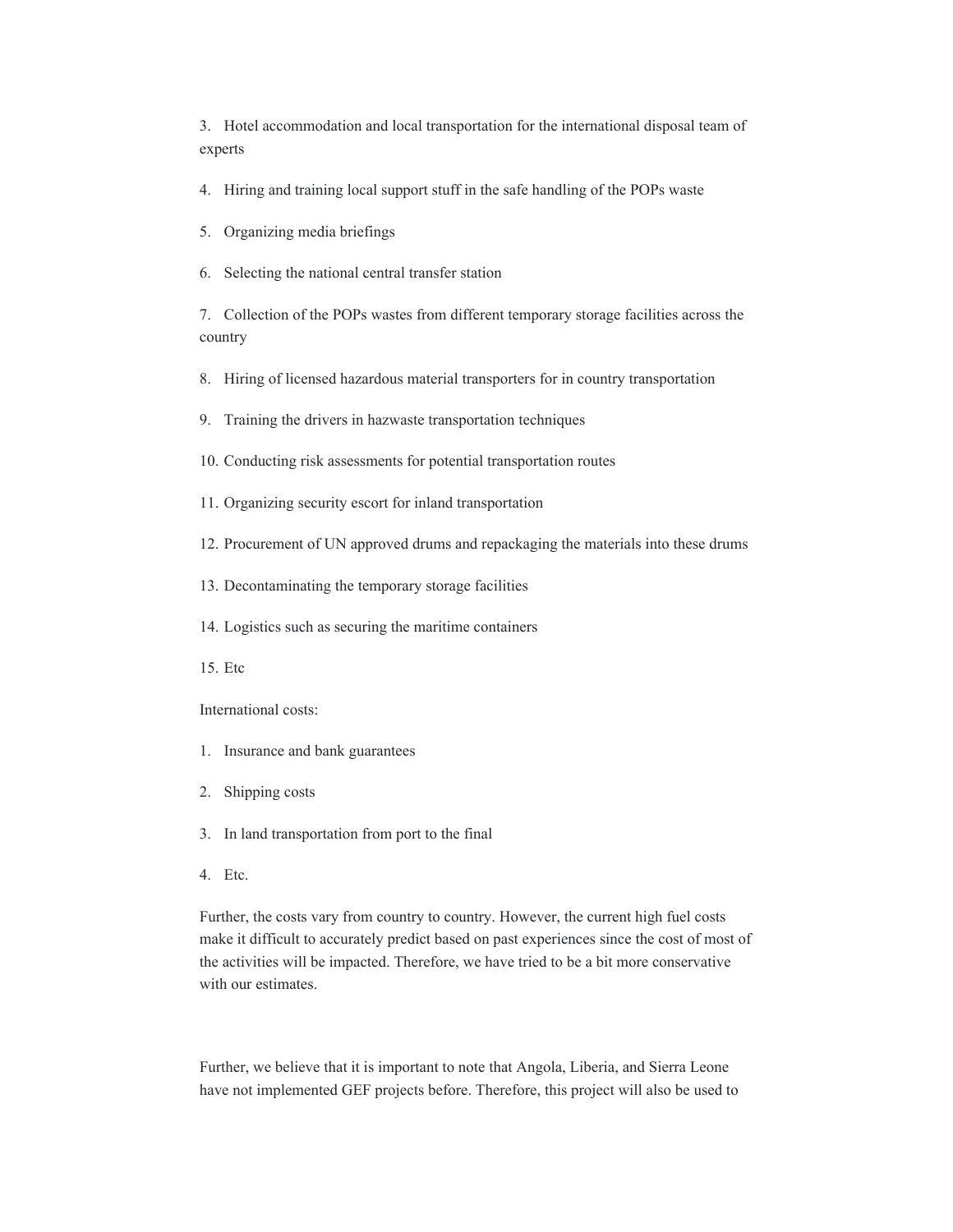establish and strengthen foundational activities such as the review of the training and capacity building, strengthening institutional capacities and coordination, reviewing, and strengthening regulatory enforcement and compliance, awareness, training, and capacity building etc. This will require additional financing.

#### Disposal technology:

For POPs pesticides: after the inventories have been concluded, disposal options will be evaluated nationally and regionally. In most cases, the environmentally sound option is high-temperature incineration abroad. Procurement of these services will be conducted by the relevant regional centre, through an international tender following the AfDB procurement procedures.

For PCBs: During the implementation of the project, after the inventories have been concluded, PCB disposal options will be assessed to determine the most cost effective and environmentally acceptable method of disposal. In most cases, the environmentally sound option is high-temperature incineration abroad. Procurement of these services will be conducted by the relevant regional centre, through an international tender following the AfDB procurement procedures.

For mercury: First national interim storage of Hg will be undertaken in the applicable countries. Following that, mercury will be exported to be stabilised/converted and confined in a dedicated final storage facility. As the quantities per country are generally small, the exact costs will need to be determined during implementation.

We confirm that the information sources in Annex AB is based on the latest information available to the preparation team, currently. It is not believed that the changes of types of POPs will impact the overall project objective. This is because direct replacements were made in the GEBs. The activities to be undertaken in country were carefully selected based on the NIP/MIA priorities, current national priorities, the relevant national baseline situations, and the ability to generate the greatest amounts of GEBs.

10 March 2022:

Numbers in portal were revised and amended, among other to align with Annex AB.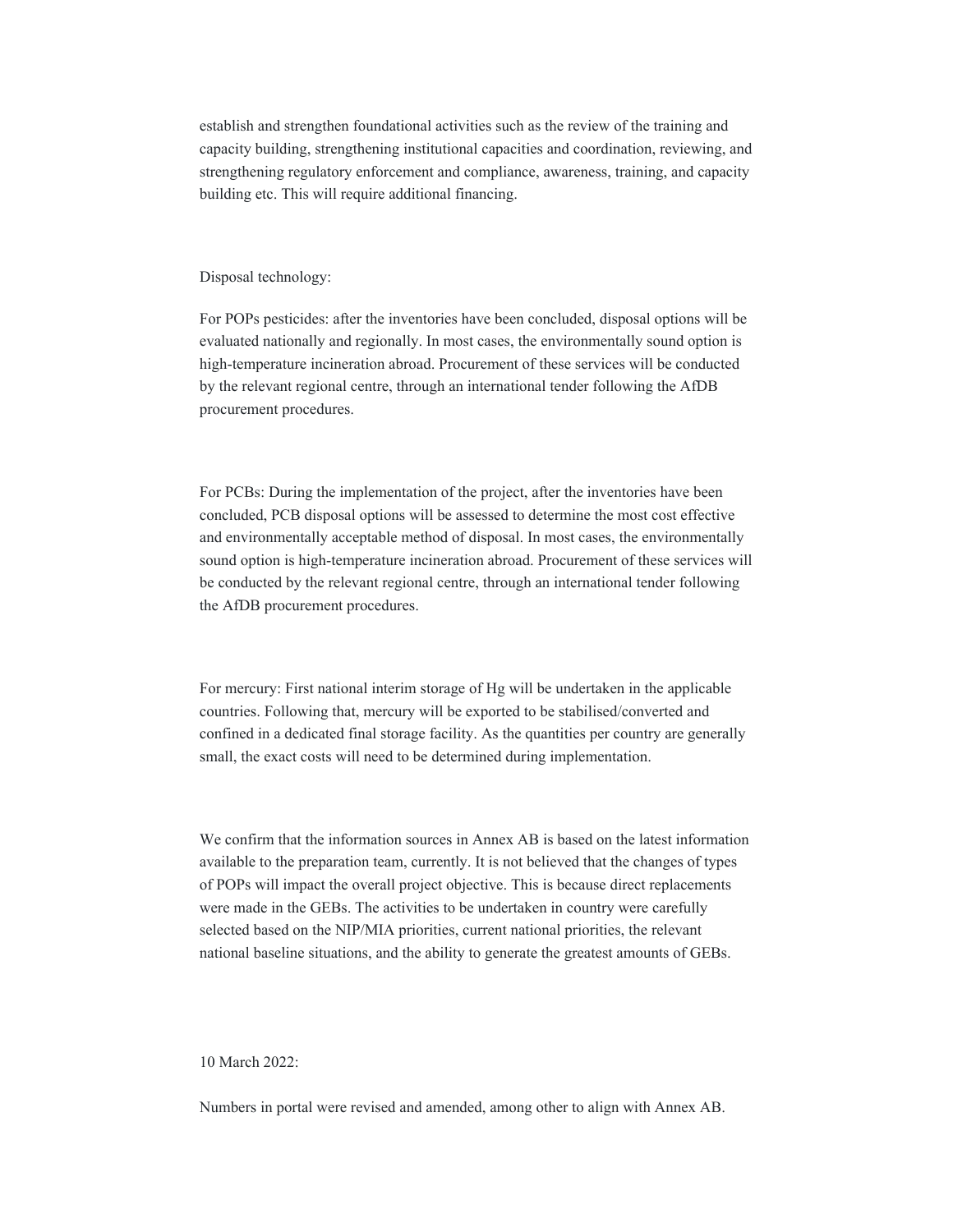Sept 20, 2021:

1. Outputs by country have been redefined to increase GEB for indicator 9 significantly to 85% of the PIF, including with changes in allocations for Component 3 outputs and cuts in fee rates anticipated. Recent information demonstrates that elimination costs for POP pesticides have increased drastically during COVID-19, particularly for moderate quantity contracts. Hence, these price estimates could not be lowered in the budget. Procurement of POP elimination services is planned to be done regionally to secure acceptable prices. The changes can be seen in the Core indicator worksheet (GEBs) and in the country annexes budgets (funds allocation). The changed GEB are also shown several places in the CEOER.

2. GEBs were corrected in the CEOER, in the Core indicator worksheet and in the results framework (annex A)

#### **Part II ? Project Justification**

**1. Is there a sufficient elaboration on how the global environmental/adaptation problems, including the root causes and barriers, are going to be addressed?** 

Secretariat Comment at CEO Endorsement Request March 29, 2022: Comment cleared.

Nov 1, 2021: We note the updated ToC while barriers on ToC and challenges here may not match. Please explain.

SY, Jan 8, 2021: While many relevant barriers are described, how the project address such barriers is not clear in this section and the other parts of the CEOER document.

Agency Response 10 March 2022:

Challenges/barriers were checked, and TOC revised to capture additional challenges listed in CEOER barriers list; note that TOC challenges summarise several barriers from CEOER list.

Sept 20, 2021:

Description in the CEOER has been improved and the TOC revised with more details and explanations.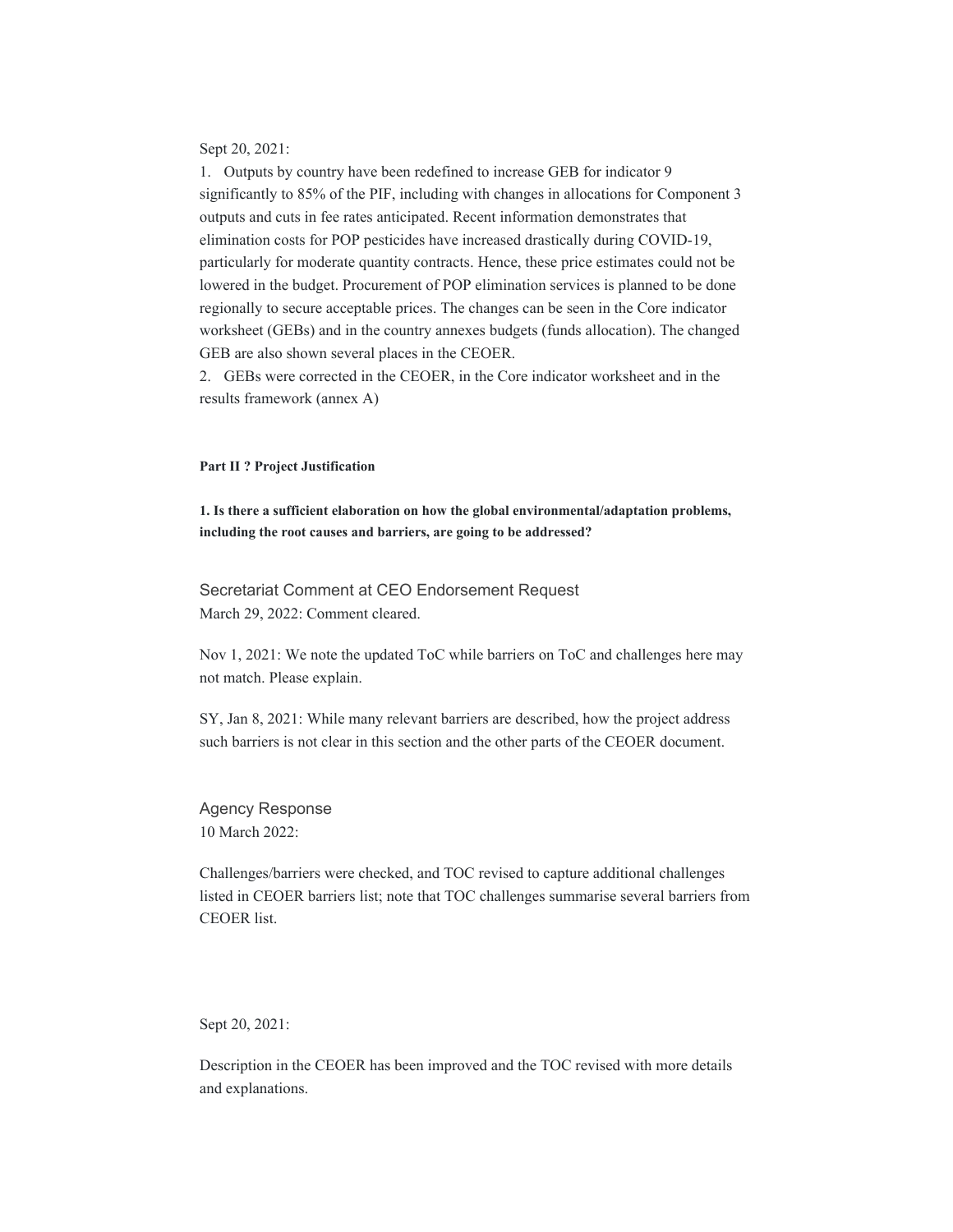#### **2. Is there an elaboration on how the baseline scenario or any associated baseline projects were derived?**

## Secretariat Comment at CEO Endorsement Request

Nov 1, 2021: We note table 3 - regional and international baseline projects. In terms of AfDB's projects, see the comment in incremental cost reasoning section.

SY, Jan 8, 2021: Please include regional and international baseline projects relating to POPs and mercury reductions, on top of country-specific baselines. Co-financing baseline projects described in this section are not directly related to POPs and mercury reductions and linkages with the alternative scenario (in the portal and in country annexes) are not clear.

Agency Response Sept 20, 2021:

Regional and international baseline projects have been updated with recent projects, including WB projects, see Section 2) Baseline scenario and any associated baseline program/projects, Table 3.

As regards the AfDB co-financing projects, several Component 3 outputs have been changed to coordinate closer with baseline projects (for example, Output 3.1 has been omitted for Senegal and Zambia), and links descriptions have been checked and improved, as feasible, see Section 5) Incremental/ additional cost reasoning and expected contributions from the baseline, the GEFTF, LDCF, SCCF, and co-financing.

**3. Is the proposed alternative scenario as described in PIF/PFD sound and adequate? Is there sufficient clarity on the expected outcomes and components of the project and a description on the project is aiming to achieve them?** 

Secretariat Comment at PIF/Work Program Inclusion April 19, 2022: Comments cleared.

March 29, 2022: While noting the responses on 1 including involvement of some stakeholders, please add in the document how the project will ensure financial mechanisms to be designed/established outside co-financing, which will be further elaborated in the initial stage of the implementation. (co-financing ratio and letters are not relevant in the question). Other previous comments cleared.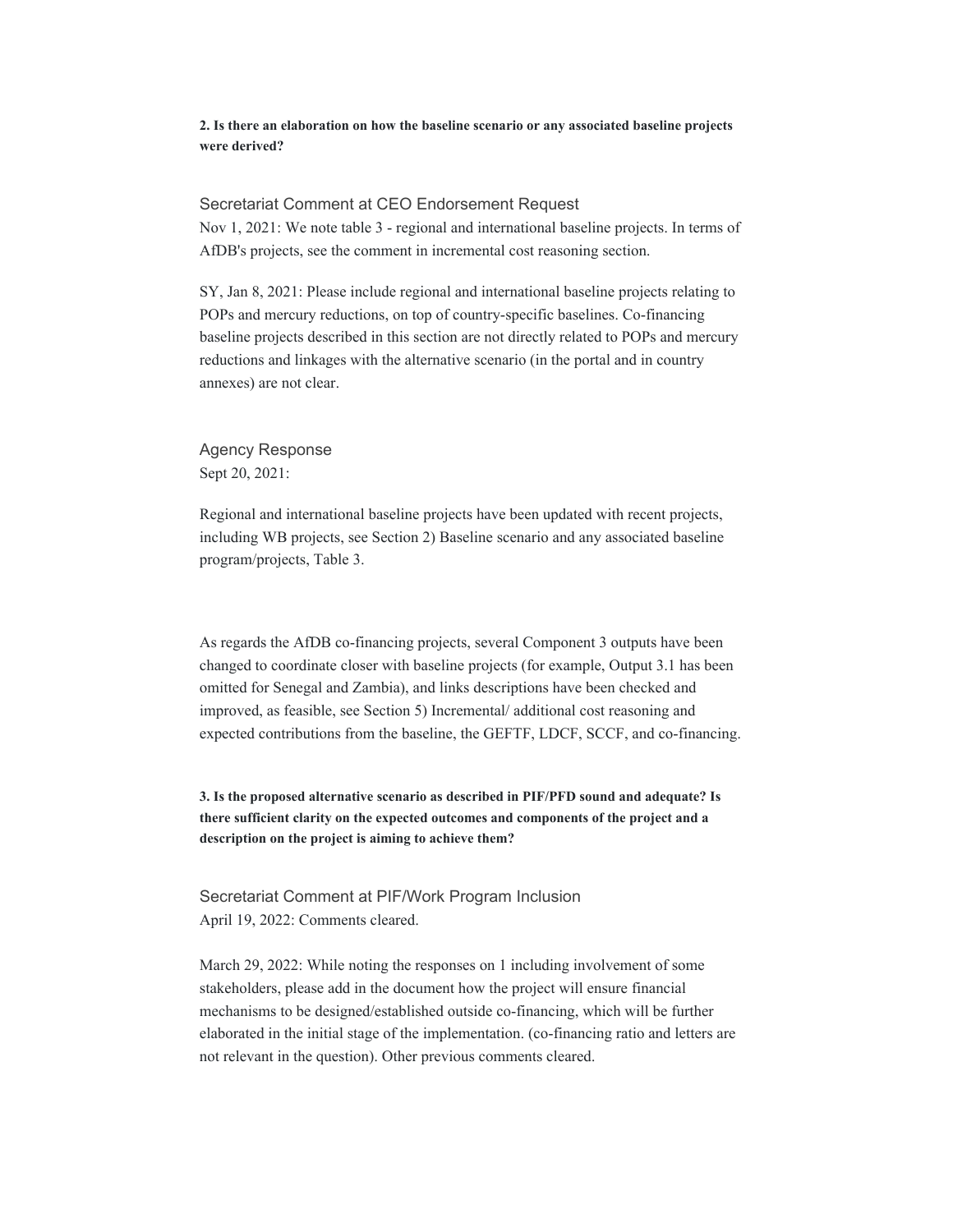Since the time this project has been PIF approved, there have been several projects on mercury containing products that includes projects in Africa. Please ensure that there is no overlap and that activities are coordinated and learn from each other.

Nov 1, 2021:

1. While noting the responses, financial mechanisms should be expected at CER stage. Please provide indicative information.

2. We note improved ToC. There are some questions such as D2, D3 and D4, which seem not directly relevant. Please also see the comment above on challenges.

3. Comment cleared.

4. Comment cleared.

5. Comment cleared. We note that output 3.1 will contribute to GEBs from Ethiopia.

6. Comment cleared.

7. Comment cleared.

8. While noting the responses, it is not clear the rationale of changing 3.4b entirely. Please clarify.

9. Comment cleared.

SY, Jan 8, 2021: The proposed alternative scenario needs modifications and clarifications for further assessments.

- 1. Overall comments: It is not clear how the project will scale up investments and technology transfer, as the project title describes, including through financial, and regulatory and enforcement mechanisms while few outputs include public/private financial schemes. The linkages between components (e.g. 1 and 3) and between outputs within component 3 are not entirely clear or strong although there are some descriptions in this section. Clarifications are needed on co-financing to support each output, in particular investments under component 3 (or under a section of co-financing contributions). Activities in the country annexes do not match the overall descriptions of outputs in the portal with several discrepancies (e.g. Gambia is included in output 3.1 in annex while the main document does not include.).
- 2. ToC: There are three ToCs but they are almost identical. Unless there are significant differences among targeted POPs and mercury, please merge them in a single ToC. Barriers should be aligned with root causes that will be addressed by this project including lack of financial incentives. ?LDCs need support? is not a barrier. There should be linkages between components 1-3 as opposed to stand-alone components and outcomes.
- 3. Component 1: It is not clear how the project facilitates enforcement of laws and regulations to reduce POPs and mercury emission in particular where countries already have them. It seems that the interventions of this component are not adequate to achieve the objectives. While EPR is referred, no specific activity is described (throughout the document). While the PIF included ?enhanced mechanisms for the take up of BAT/BEP,? it is not clear how the project will enhance such mechanisms throughout the CEOER. Output 1.2 and 1.4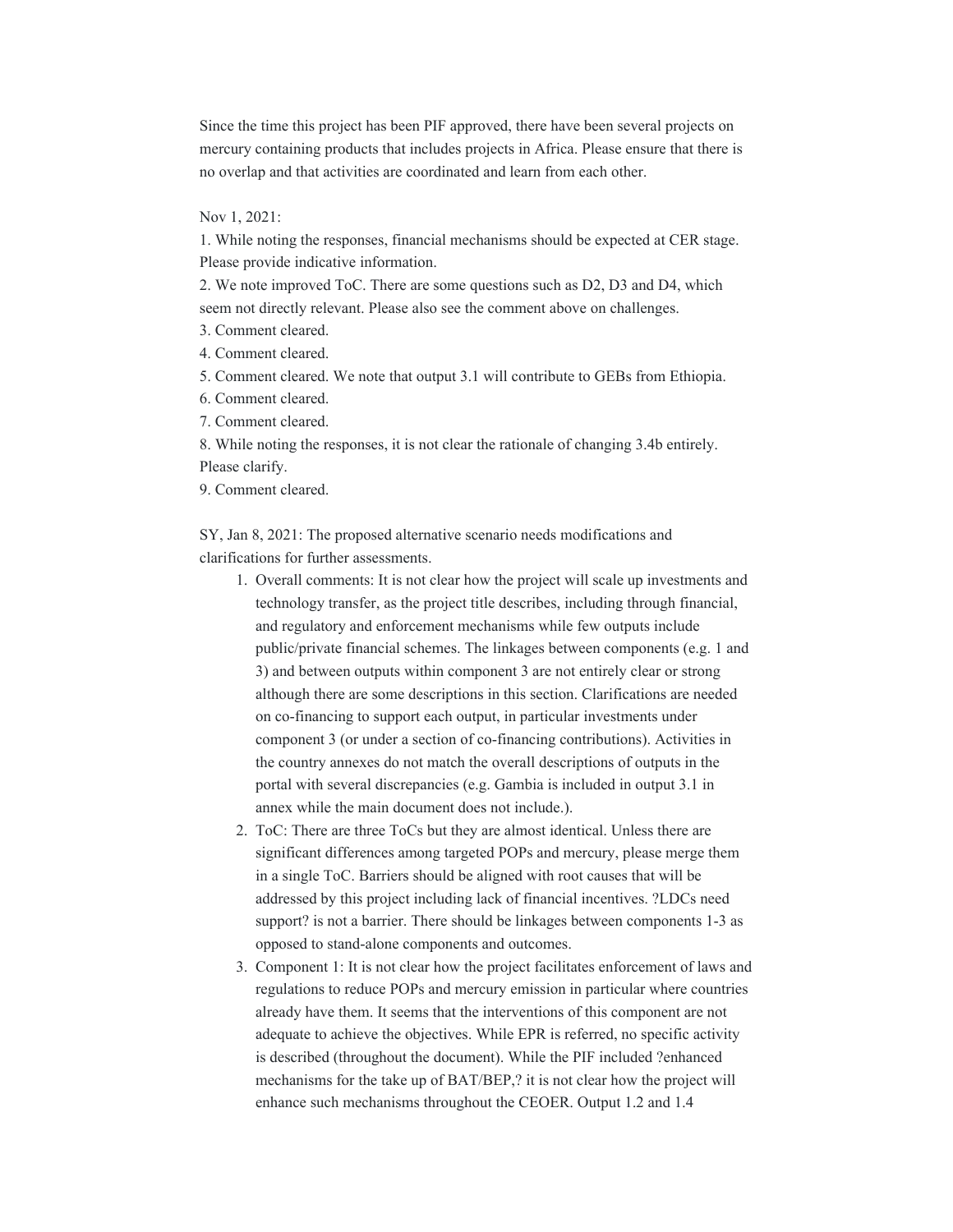describes trainings but they will not be sufficient to address the underlying issues related to POPs and mercury releases. Output 1.3 seems a stand-alone output and it is not clear how this output will lead to reduction of POPs and mercury emissions outside the project.

- 4. Component 2: Please provide a rationale why outputs 2.1 and 2.2 are separated from outputs 1.2 and 1.4 and clarify if there is no overlap. Output 2.3a covers broader activities including reduction or alternatives to POPs pesticides while relevant outputs under component 3 have only waste and obsolete stockpile destruction and it is not clear AfDB projects will help participating countries utilize this output and achieve the objectives (which also applies to other outputs). Output 2.3c and 2.3d may have some overlaps with output 3.4. Output 2.4 needs to prioritize approaches and targets to increase the effectiveness and focus on mobilizing these stakeholders rather than heavy spending on communications.
- 5. Output 3.1: Please clarify how much and which GEBs will be generated by this output within and outside the project. Please also clarify what measures will be placed to ensure stored targeted chemicals in interim transfer stations will be environmentally safely disposed or destroyed and how these chemicals will be transported safely from which sources. How the project will mobilize investments including co-financing to build such facilities is not clear. Also please elaborate the relationship between this output and other outputs under component 3 (there is a description on a linkage in some countries between 3.1 and 3.2). This is a stand-alone activity solely focus on the interim storage and will be conducted only three countries (plus two other countries for short-term storages). Please explain if other countries have already such facilities for sound disposal of hazardous chemicals.
- 6. Output 3.2: Please explain why Senegal is not included in this output while the output 3.1 includes Senegal, and the destruction itself will be not conducted in Zambia (Senegal has only output 3.1 for investments.). In order to secure safe disposals, the section should establish a mechanism throughout the chain of the hazardous chemicals covering from the collection to the final disposal. Transboundary transport of hazardous chemicals may need further safeguards and a tracking system to safely dispose with certainty. Please clarify if wastes this output deals with include chemicals controlled under the Bamaco Convention. Please provide indicative/potential locations for final disposals if they will be conducted outside the concerned countries. Although Civil Society and other stakeholders are mentioned to oversee the national inventory, some are not listed in the country specific stakeholder engagement plans.
- 7. Output 3.3: While there are descriptions that PCB-contained products may be used for other purposes due to their economic values, it is not clear how the project address them through financial or regulatory schemes to ensure PCBcontained products will be securely collected with a detailed plan. Please include establishing a safeguard mechanism in this output to ensure the safe and secure transportation, dismantle/treatment, and destruction/disposal of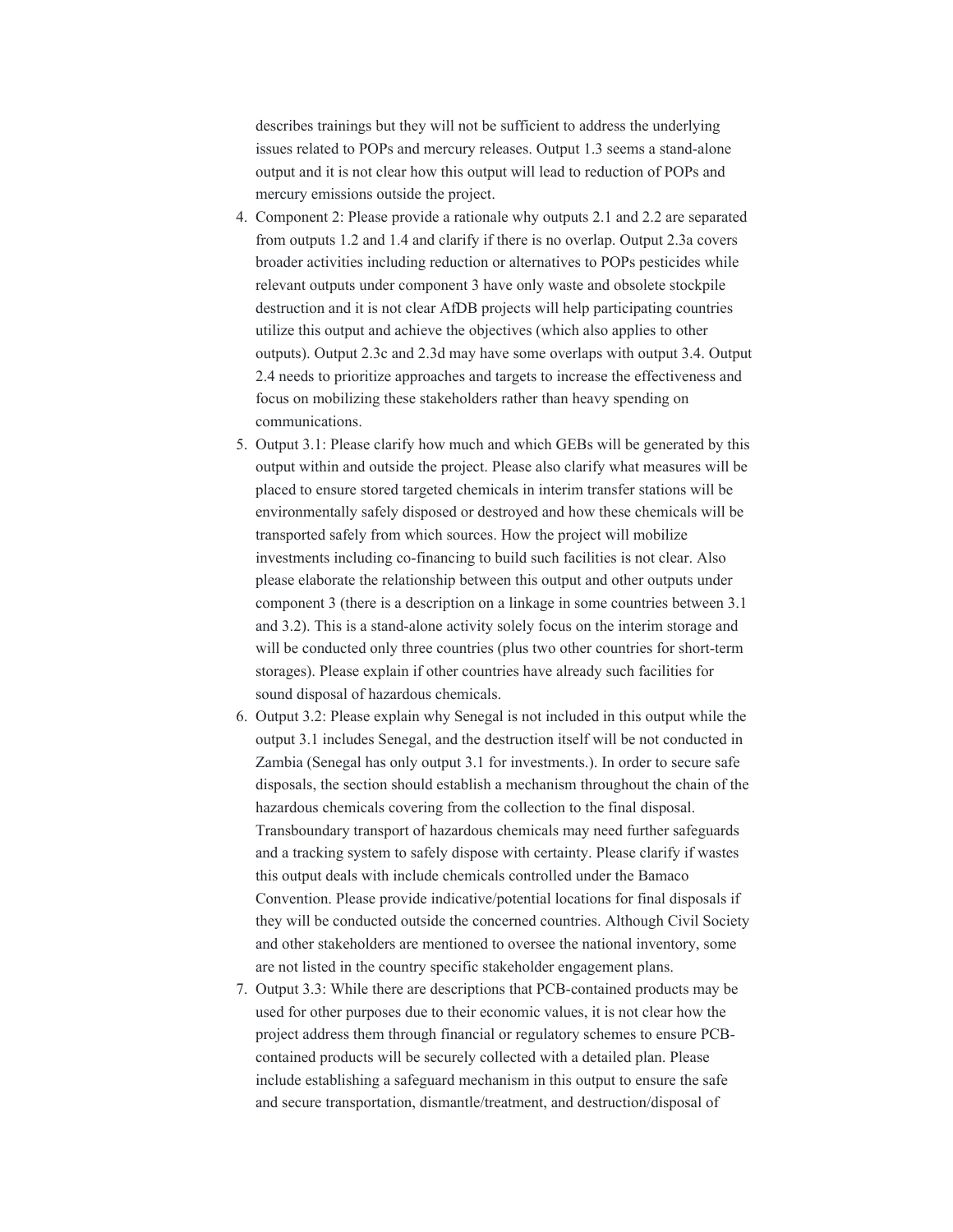PCBs and their wastes avoiding accidents, leakages and contaminations. Please provide indicative/potential locations for final disposals. Please explain how the project ensures the transport of PCBs and their wastes will be in compliance with the Basel, Bamaco and other conventions and international rules.

- 8. Output 3.4: (a1) In general costs of producing plastics from wastes are higher than ordinary plastics, on top of costs of collection and transportation. Please describe a financial mechanism to ensure the recycled plastic production will continue after the project. (a2) Collection of recyclable plastics will not be easily achieved without proper waste management system in the concerned countries where separation of waste is not a practice at household and other levels. Therefore, it is important to clarify how the project will identify cities to intervene where some waste management systems already exist. Please explain how the project will improve the existing waste management mechanisms and be aligned with them. (b) Please clarify what kind of concrete investments will be provided for the promotion of alternatives to plastics as the current descriptions seem technical assistance for assessments.
- 9. Output 3.5: (a) Please clarify indicative targeted mercury products for investigations. (b) For hand-held XRF analyzers, the plan of enforcement of import/export restrictions should be integrated to the plan of provision of such equipment and trainings. Please clarify the linkage with component 1 in this regard. (c) How the project will safely collect, transport, and destruct/dispose mercury-contained products is not clear. The two countries participating in this output are not overlapped with countries participating in the output 3.1 while it is stated that collected mercury-contained products will be stored in interim transfer stations established by output 3.1. It is not clear if hospitals and relevant facilities will be included in the scope which may be a large source of mercury-contained products.

Agency Response 16 April 2022:

We have added the following details to the alternative scenario to better clarify how the project will ensure the design/establishment of financial mechanisms, specifically component 1.

Under both activities (1.1a and 1.1b) financial mechanisms to support the continuous ESM of POPs and Hg will be promoted/designed/established. The nature and scope of the financial mechanisms for each country will depend on their social and economic circumstances. A range of options will be considered. These options may include market-based financial mechanisms and Command and Control (CAC) mechanisms.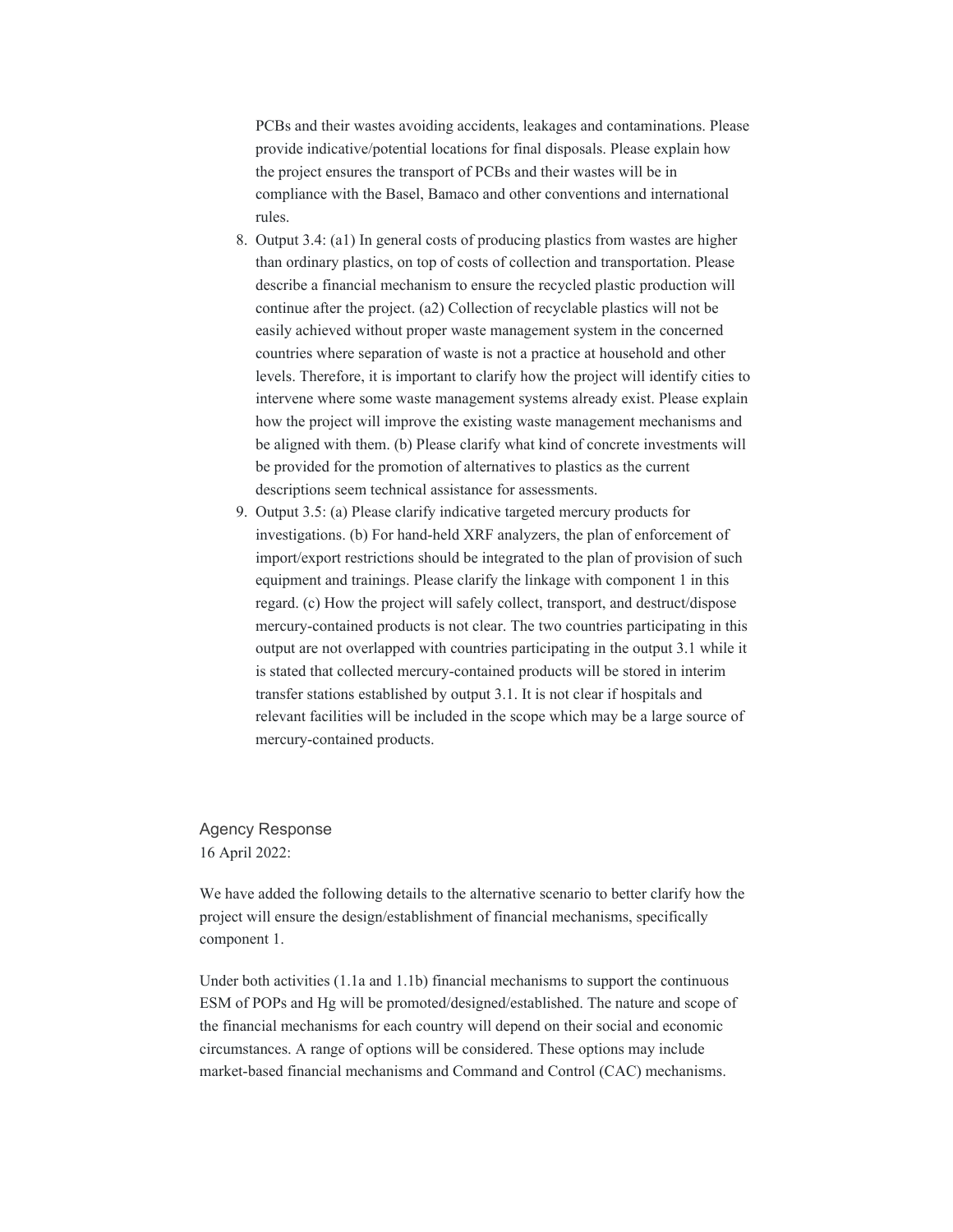Each country will undertake an assessment of policy instruments relevant to the ESM of POPs and Hg. The assessment will consider the relevant stakeholders, polluter pays principles, taxations, licensing fees, penalties, and other regimes. Options for achieving economic efficiencies will be prioritized. Subsequently, each country will undertake measures to strengthen the availability and demonstrate the viability of financial mechanism for the support of BAT/BEP to manage POPs and Hg. This activity will take place under component one.

The focus on financial mechanisms has been strengthened under output 1.4. to ensure that stakeholder engagement under the project and the regional sharing of experiences and lessons learnt include the design/establishment of sustainable financing mechanisms that support the implementation of BAT/BEP for the ESM of POP and Hg.

The project results framework was also updated accordingly.

Additional details were added to the section on coordinating with ongoing projects: At the onset of the implementation, the PMU will determine the opportunities for cooperation with all active projects project in the region related to POPs and Hg, that are relevant and will determine and ensure that there is no overlap, that relevant activities are coordinated and that lessons are shared.

#### 10 March 2022:

Response to point 1 ?Indicative information on financial mechanisms: Output 3.4 (uPOPs reductions though recycling): In the country annexes, potential partners have indicated interest, though they have not been able to quantify co-financing at this stage (see details in annexes). Additionally, we have added in the O-3.4 task description (alternative scenario section) that we expect at least 50% co-financing. Output 3.1 (hazardous waste transfer station) and 3.3 (PCB elimination): We have requested cofinancing letters from the partners and have been able to secure co-financing letters for Ethiopia and Sierra Leone. We note that we understand the GEF 1:6 co-financing ratio to be the overall goal ratio, and not necessarily applicable for each individual investment.

As regards financial sustainability/project exit strategy, a business plan will be developed with the Output 3.1 and 3.4 partners, and commitment to that business plan is a key criteria for selection of each partner.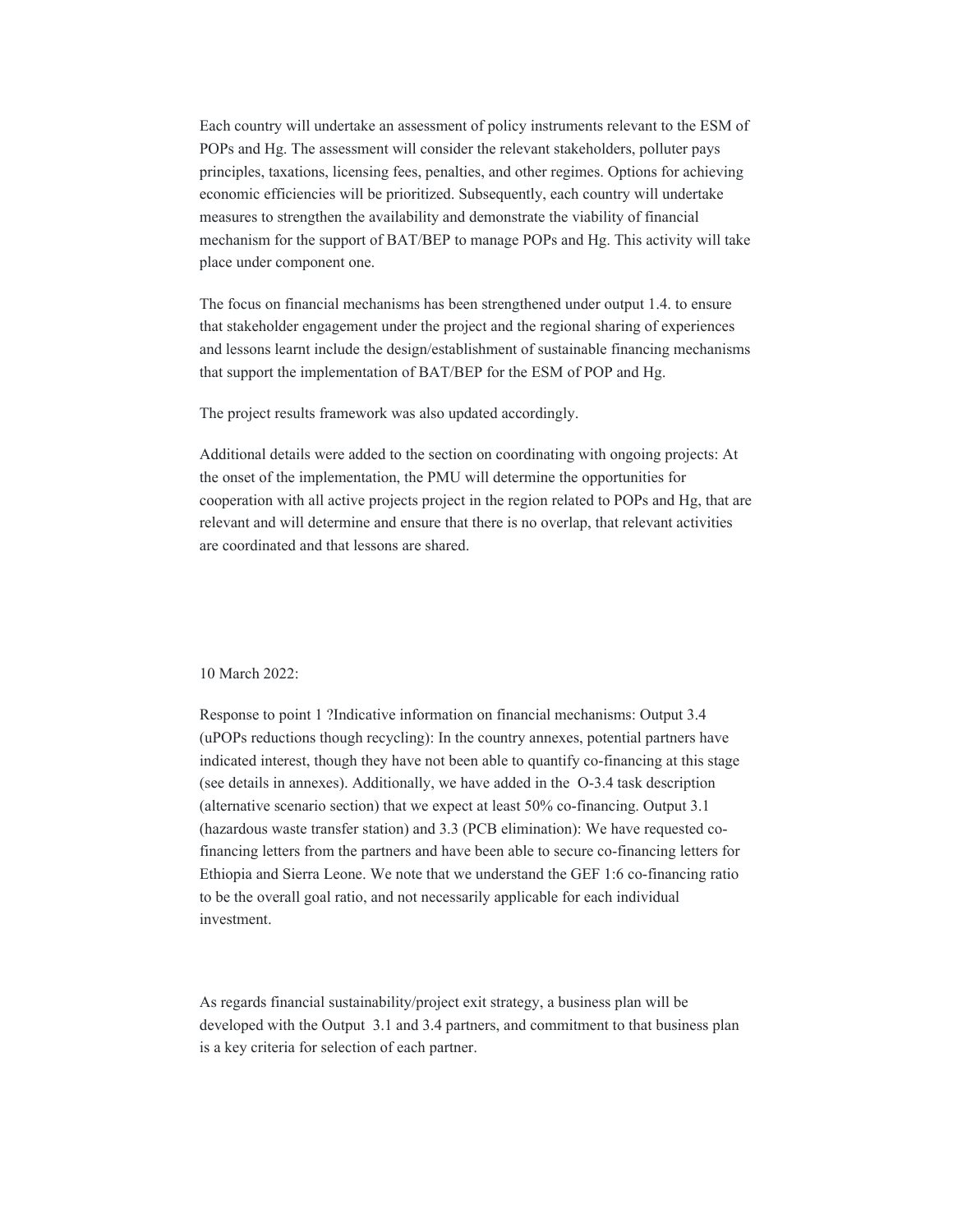As regards financial mechanisms that may benefit other actors in the sector in the countries (scale-up enhancement), a national lessons-learned report has been added. Its primary target groups will be national stakeholders in the same sectors, and it will focus on explaining the mechanisms applied in the demonstration project and their advantages (and what can be done better, if anything): Technical, financial, etc.

The frameworks developed/improved in Component 1 and the awareness raised in Component 2 will contribute to ensuring clearer and sustained business opportunities.

Additionally, key financing facilitators for SME have been added in among stakeholders to be consulted in each country implementing Output 3.4.

Response to point 2 - D2, D3 and D4 have been adjusted in TOC to make overall background drivers explicit.

Response to point 8 - The output number is incidental; besides being related to reduced open burning, the earlier and the new Output 3.4b are not related. As noted above, countries did not confirm interest in the old 3.4b (sustainable packaging materials). As regards the new Output 3.4b (energy recovery of otherwise non-recyclable plastics and rubber), this was developed based on expressed needs from Uganda (problems with insufficient waste tyres management) and Zambia (national proposal for a waste management solution including energy-recovery in cement plant) during the national consultations. The background for the change to cement facility activity is given in the UGA and ZAM annexes. Senegal also expressed need of additional capacity in this field.

Sept 20, 2021:

1. Scaling-up Investments and technology transfer will be a focus in the assessments of potential partners planned for the first phase of the FSP. In the CEOER, co-financing is among the selection criteria suggested for evaluation of private sector project partners to be engaged as part of assessments conducted in the project implementation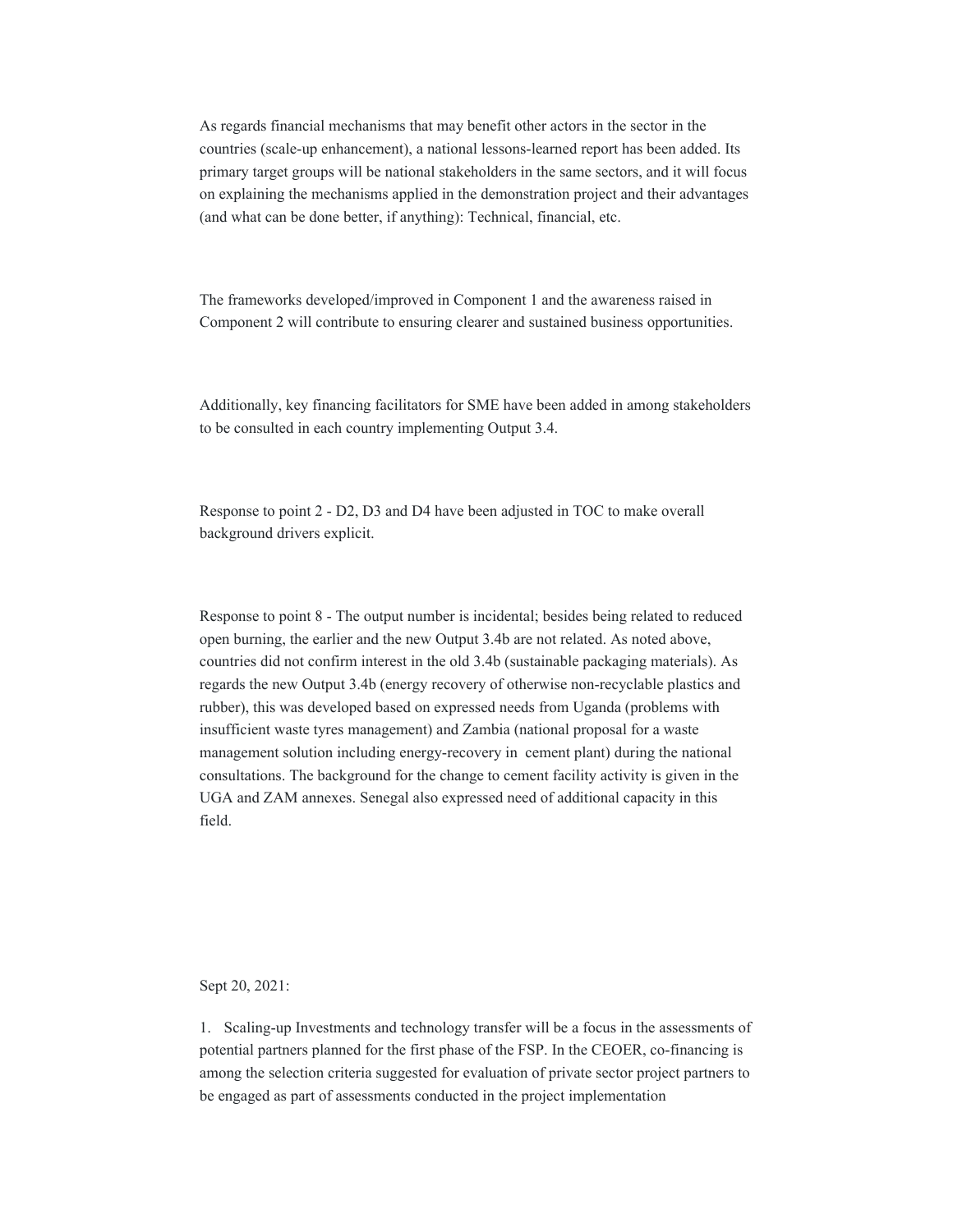The description of linkages between components has been made more explicit, and the TOC has been revised to show links, see comments above.

As mentioned, the description of links to co-financing baseline projects has been reviewed, and output descriptions in the country annexes have been revised to match the CEOER.

2. The TOC has been revised to address review comments as described above. Note also that TOCs have been developed by country; see the country annexes.

3. Enforcement aspect is made more explicit and detailed in CEOER (See particularly the description of output 1.2) based on new country consultations where enforcement was one of the focus points. EPR is part of the toolbox that countries may wish to include in their improvement of legislation and enforcement. EPR is applied widely elsewhere but is relatively new in Africa. We have coordinated and improved the activities planned for Outputs 1.2, 1.3, 1.4 and Component 2.

4. All task descriptions were checked for overlaps and some adjustments made. Overlaps were removed in output descriptions sub-sections on Component 1,2 and 3. Component 1 and 2 outputs were adapted to reflect to the selected component 3 outputs (see Output overview tables in CEOER). For example, training PCB was emphasised only for in countries that have PCB elimination planned and similarly for other component 3 outputs. Budgets were cut accordingly. Budgets were adjusted to reflect current state of implementation closer than previously.

Output 2.4 budget was adjusted to more NGO/CSO- mediated outreach and less social media, and the budget was cut accordingly and significantly, freeing money for the POP GEBs. See text in Section 3 3) Proposed alternative scenario, Output 2.4.

5. Output 3.1 (a hazardous waste transfer station) will now only be implemented in Ethiopia, where there is a need for sorting out toxics like mercury prior to existing waste to energy operations. It will also be used for intermediary storage of POPs eliminated in the project. The transfer station enables elimination of the circulation of toxic chemicals in society (they can be delivered there), but does not in itself secure final destruction/treatment, which is a separate stage ensured by providing appropriate business models for securing final treatment. The handling of chemicals will be done in accordance with international standards as summarised in the CEOER and detailed in the ESSR (Annex L). Regarding the mobilization of investments, see other comments above. According to GEF GEB assignment rules, a GEB is not assigned to Output 3.1, but the measure is found crucial for proper societal management of toxic chemicals. For other countries where POPs/mercury elimination is undertaken in the project, only intermediary storage will be provided (project duration storage) prior to final treatment within the project. GEB assignment to outputs has been made more explicit in the Results Framework.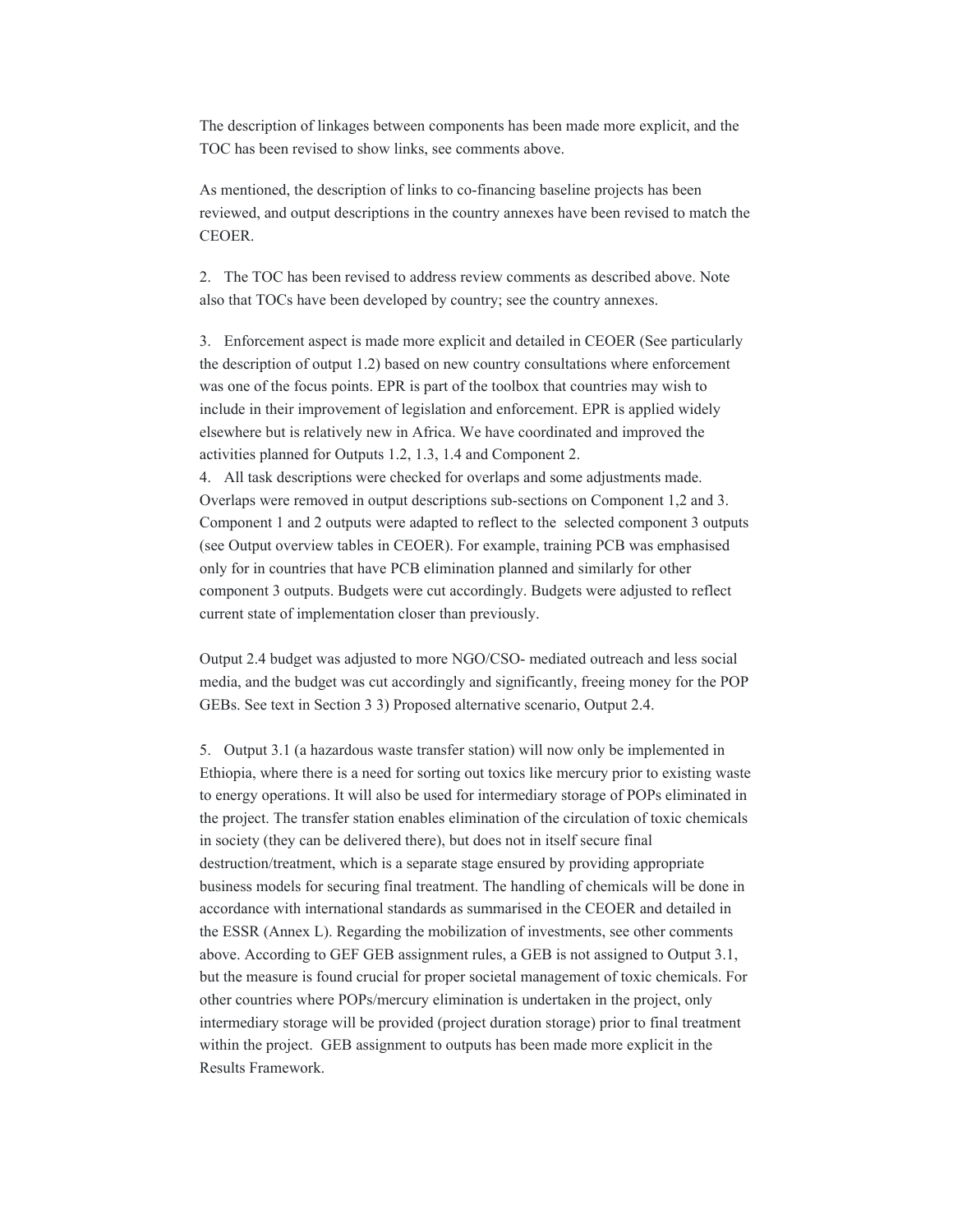It has been clarified how output 3.1 relates to output 3.2, output 3.3 and output 3.5 and country annexes have been revised accordingly

Based on GEF SEC feedback, we have kept output 3.1 (hazardous waste transfer station) in Ethiopia only.

6. The Component 3 measure for Senegal has been changed to Output 3.4 on plastics waste recycling, in reaction to GEF SEC response and to fit better with the co-financing baseline project in the country (See Senegal Table in CEOER Section 5). As mentioned above, chemicals handled for Output 3.2, 3.3 and 3.5 will be handled safely according to international principles, including the Stockholm, Minamata, Basel and Bamaco Conventions, as summarised now in CEOER Section 3) and detailed in the ESSSR (Annex L). Final treatment/disposal options are now mentioned in the CEOER (Section 3, Output 3.3). National stakeholders, counting also relevant NGOs/CSOs will be included in the national PSC?s from where they will oversee the chemicals handling undertaken. .

The description of ESM for POPs/mercury has been clarified in summary in the CEOER and in details in the ESSSR (Annex L).

7. Chemicals handled for Output 3.2, 3.3 and 3.5 will be handled safely according to international principles, including the Stockholm, Minamata, Basel and Bamaco Conventions, which is summarised now in CEOER Section 3 and detailed in the ESSSR (Annex L). Final treatment/disposal options are now mentioned in the CEOER (Section 3, Output 3.3).

8. Plastics recycling does exist in Africa for some plastics types, but the potential is deemed much larger than what is exploited currently. A key point is improving access to the downstream market, which the project will support with the planned conference/fair and for the individual facilities chosen. Criteria for selection of cities and project partners has been specified in the CEOER; see Section 3) Output 3.4 description. A detailed assessment of potential partners and existing recycling activities will be made as part of the project implementation, after which the individual Output 3.4 country projects can be implemented on an identified needs basis.

9. a) As regards the updated and improved mercury products inventory, it will focus primarily on the product types where data gaps were experienced in the individual MIA inventories (for example blood pressure gauges, local production of paints, etc. as listed in the CEOER, Section 3) Output 3.5. As regards products to be included in the collection activity, the Ddescription in the CEOER has been clarified further; including for hospitals (the intention is not to make new full mercury-free hospitals projects ?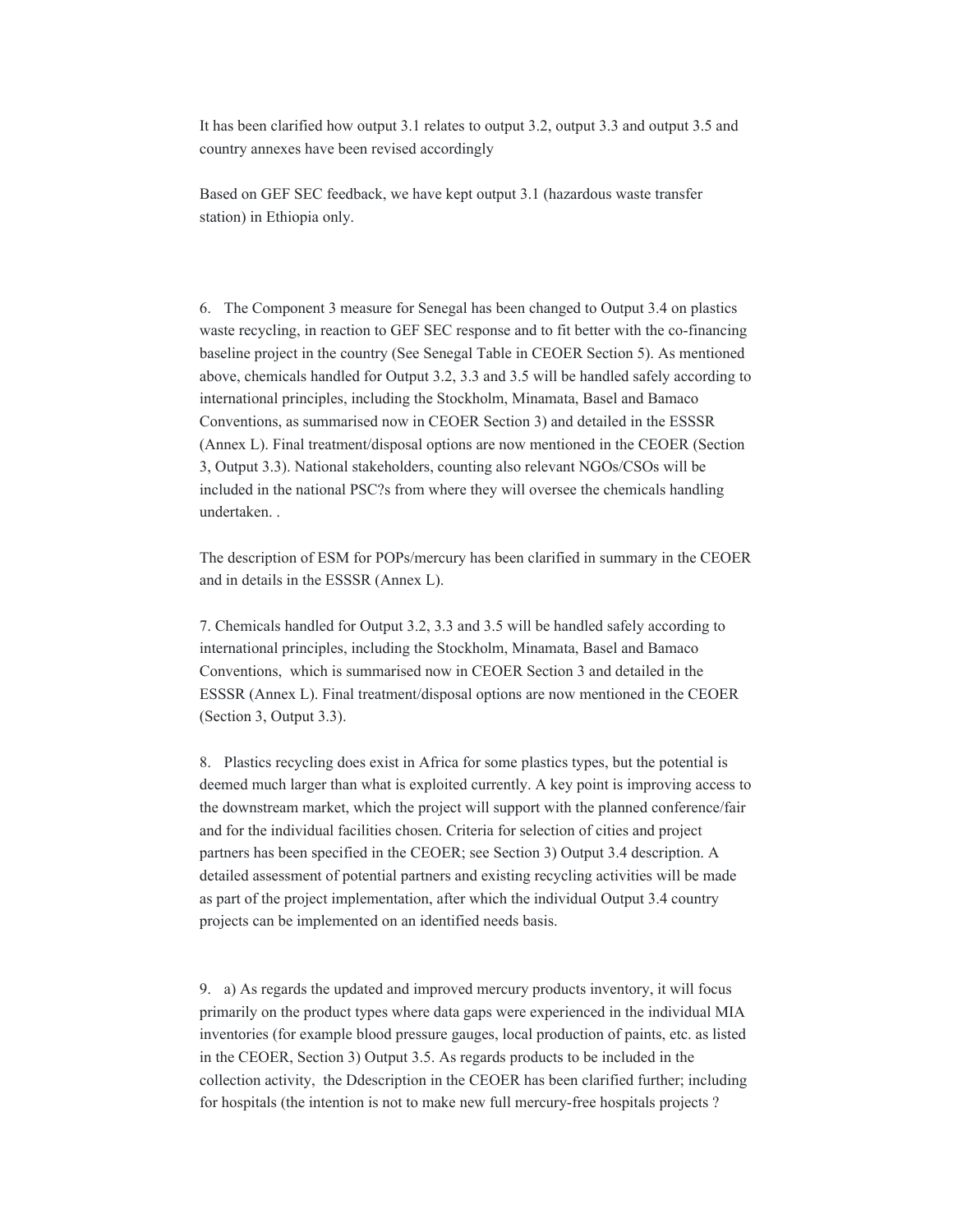there is not enough budget for this - but to provide hospitals and other mercury waste owners a possibility for emptying their mercury waste stocks to eliminate this from the countries in question).

b) yes, they are integrated and this is clear in the text in Output 3.5 in the CEOER Section 3).. For countries that will have Output 3.5, the XFRs will be included in the training on market control campaigns for restricted products. For other countries, XFRs will not be part of this activity under Component 2. The import restrictions will be implemented nationally under Component 1 for countries that have noy yet implemented this part of the the Stockholm and Minamata Conventions. have c) As for points 6 and 7 above, the description of ESM of the mercury waste in the project has been clarified in summary in the CEOER, Section 3.5, and detailed in the ESSSR (Annex L).

#### **4. Is there further elaboration on how the project is aligned with focal area/impact program strategies?**

Secretariat Comment at CEO Endorsement Request Nov 1, 2021: Comment cleared.

SY, Jan 8, 2021: CW-EA is not directly linked and there is no funding from it.

Agency Response Sept 20, 2021:

CW-EA was removed.

**5. Is the incremental reasoning, contribution from the baseline, and co-financing clearly elaborated?** 

Secretariat Comment at CEO Endorsement Request March 29, 2022: Comments cleared. Please see comments on co-financing.

Nov 1, 2021: There are many discrepancies on country tables compared with cofinancing section and Annex AB, which need to be addressed, including:

Gambia: GEBs from Gambia is mercury and uPOPs only while the co-financing includes the reduction of POPs pesticides.

Guinea: GEBs from Guinea does not include POPs pesticides while the table includes POPs pesticides. Co-financing section says \$13.8 million of AfDB project while less than \$1 million is described.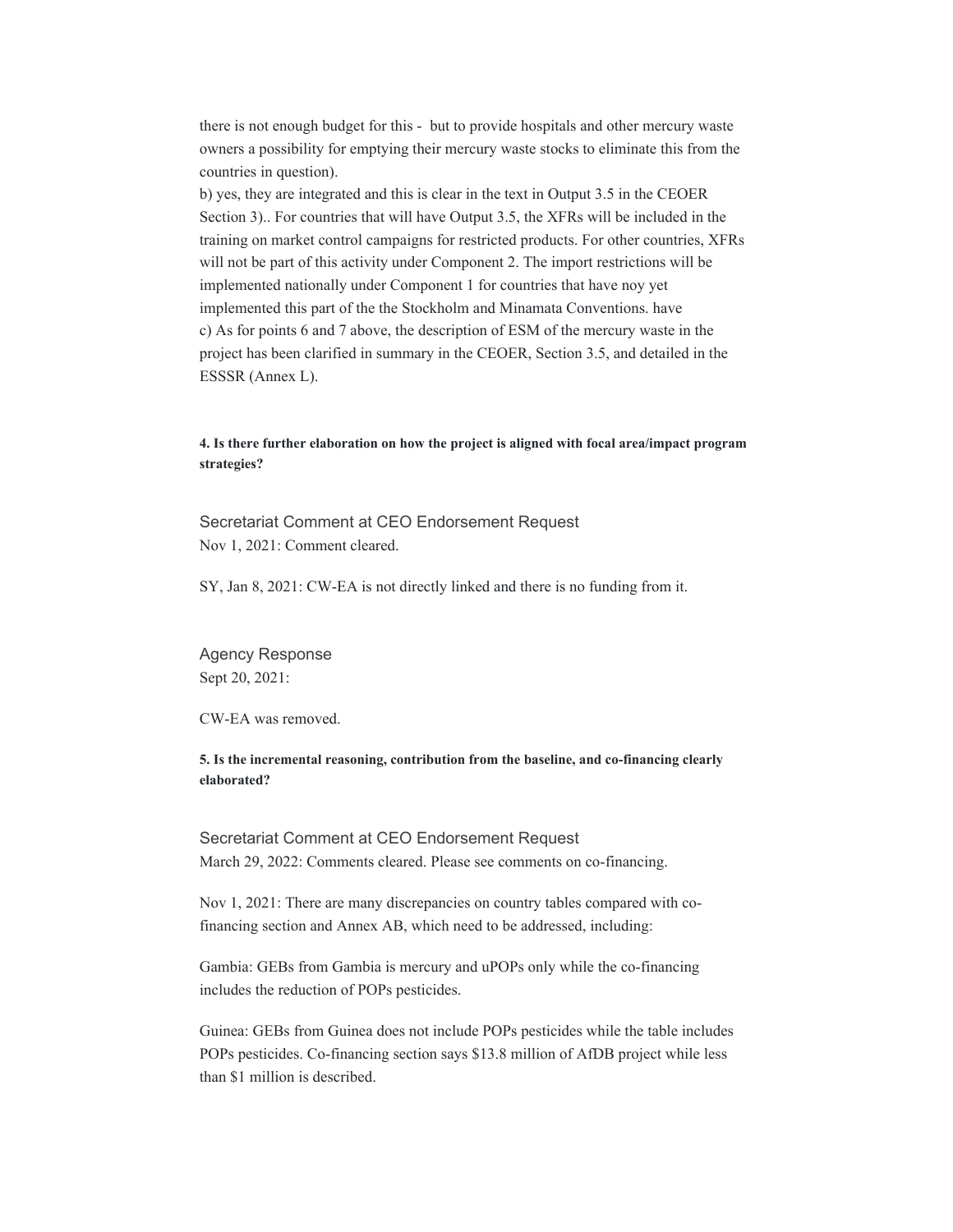Mauritania: GEBs from Mauritania does not include POPs pesticides while the table mentions. The numbers of co-financing section and the table do not match.

Senegal : GEBs from Senegal are on mercury and uPOPs. GEB targets include POPs pesticides and other POPs. Also, it is not clear the linkage with \$93 million of cofinancing on the portal and this table (\$149.8 million total or \$4.2 million of studies).

Togo: Financing numbers do not match the co-financing of AfDB.

Uganda: Majority of the baseline project is about road rehabilitation and irrelevant to this project. The scope of co-financing should be narrowed down directly relevant to the project. Financing number do not match the co-financing of AfDB.

SY, Jan 8, 2021: Please use the most relevant baseline projects and scenarios based on the descriptions in the baseline scenario section. Some AfDB projects listed seem not relevant to the project?s interventions such as a road project and it is not clear how it would contribute to achieving project objectives. It is not clear if contributions from AfDB projects are co-financing or baseline projects. Co-financing from other organizations are not described. Please complete.

Agency Response 10 March 2022:

Gambia: co-financing includes all POPs and mercury (this has been made clearer in Table 10 of the CEO Endorsement document.

Guinea: Co-financing table has been adjusted

Mauritania: Table 14 has been adjusted. Co-financing table was adjusted

Senegal: Table 15 has been adjusted. Co-financing table was adjusted

Togo: Co-financing table was adjusted

Uganda: Table 18 has been supplemented to also mention that the AfDB baseline investment can increase incentives among all cement suppliers by demanding enhanced sustainability in their procurement of cement, thereby promoting scale-up; hence increasing relevance to AFLDC2 further. Co-financing numbers in table 18 have also been adjusted.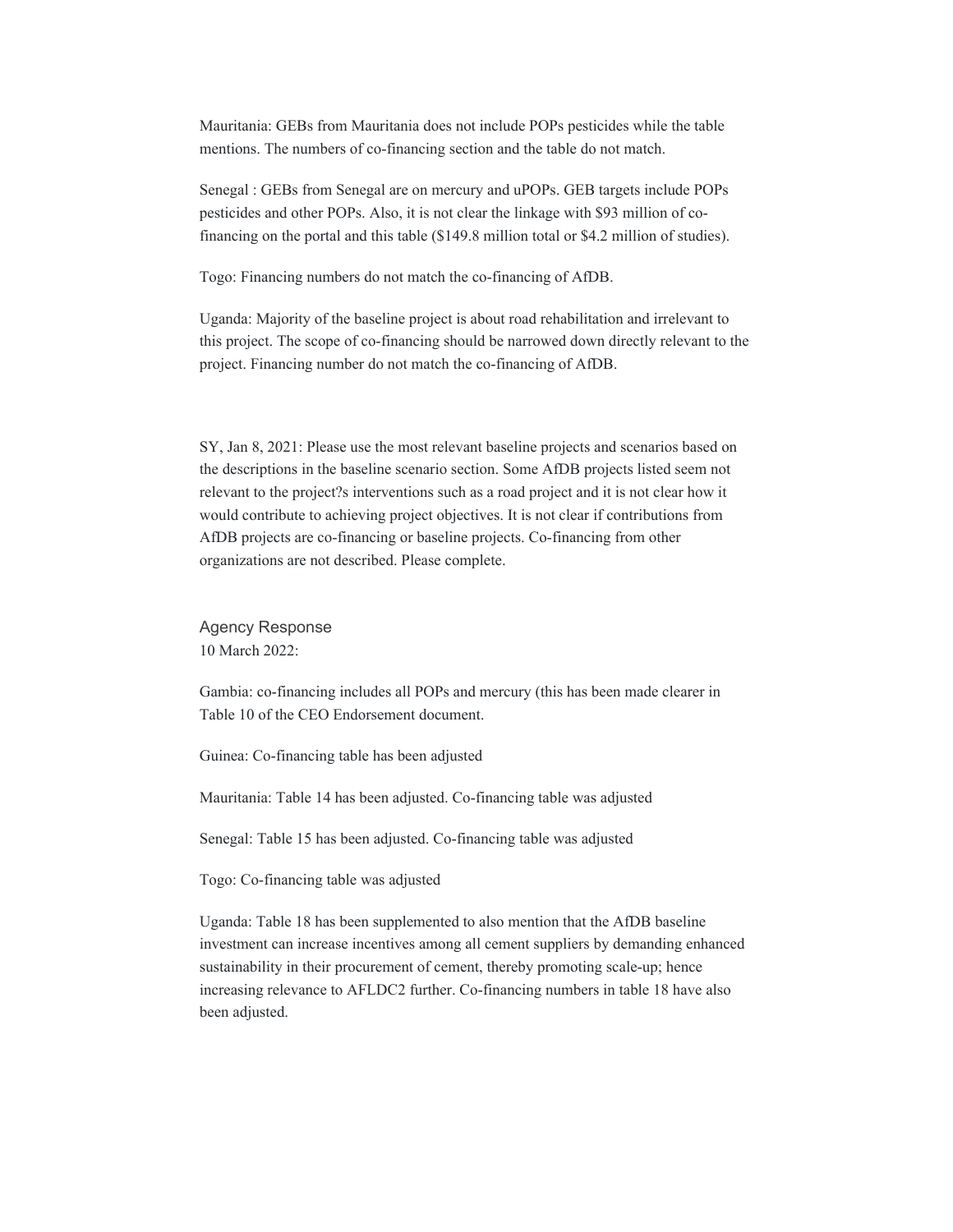Sept 20, 2021:

Links to co-financing baseline projects have been reviewed, and the description of the project have been moved to Section 5 to make links easier to read.

The beneficiary co-financing aspect is listed among the criteria for selection of private sector partners based on assessment conducted in the project implementation.

#### **6. Is there further and better elaboration on the project?s expected contribution to global environmental benefits or adaptation benefits?**

Secretariat Comment at CEO Endorsement Request

SY, Jan 8, 2021: Yes. However, please see comments on GEBs.

#### Agency Response

**7. Is there further and better elaboration to show that the project is innovative and sustainable including the potential for scaling up?** 

Secretariat Comment at CEO Endorsement Request Nov 1, 2021: Comments cleared.

#### SY, Jan 8, 2021:

Innovation: Noting circular economy approaches are highlighted here, they are not necessarily emphasized or embedded in the entire document except output 3.4 of recycling plastics and using alternatives to plastics. Awareness raising may not fully address the cost issues of recycled plastics. In terms of the direct linkages between national action plans and development financing, it is not clear what linkages exactly this project will make. Please highlight technologies, approaches and mechanisms the project will implement that are currently not available in participating countries. Sustainability: Polluter pay principles and EPR and other mechanisms mentioned in this section are not clearly described in the sections of relevant outputs. Please reconcile these and clarify what mechanisms and embedded systems including knowledge management will make sure the outcomes and effectiveness of the project will continue after the project interventions and financial support.

Scaling up: While there are some descriptions on scaling up from AFLDC-1, please rather describe how the project will embed mechanisms to scale up the outcomes of the project.

#### Agency Response

Sept 20, 2021:

The aspect of Circular Economy in the project has been elaborated on and made more explicit. The goal of the project is to increase the volume of financially sustainable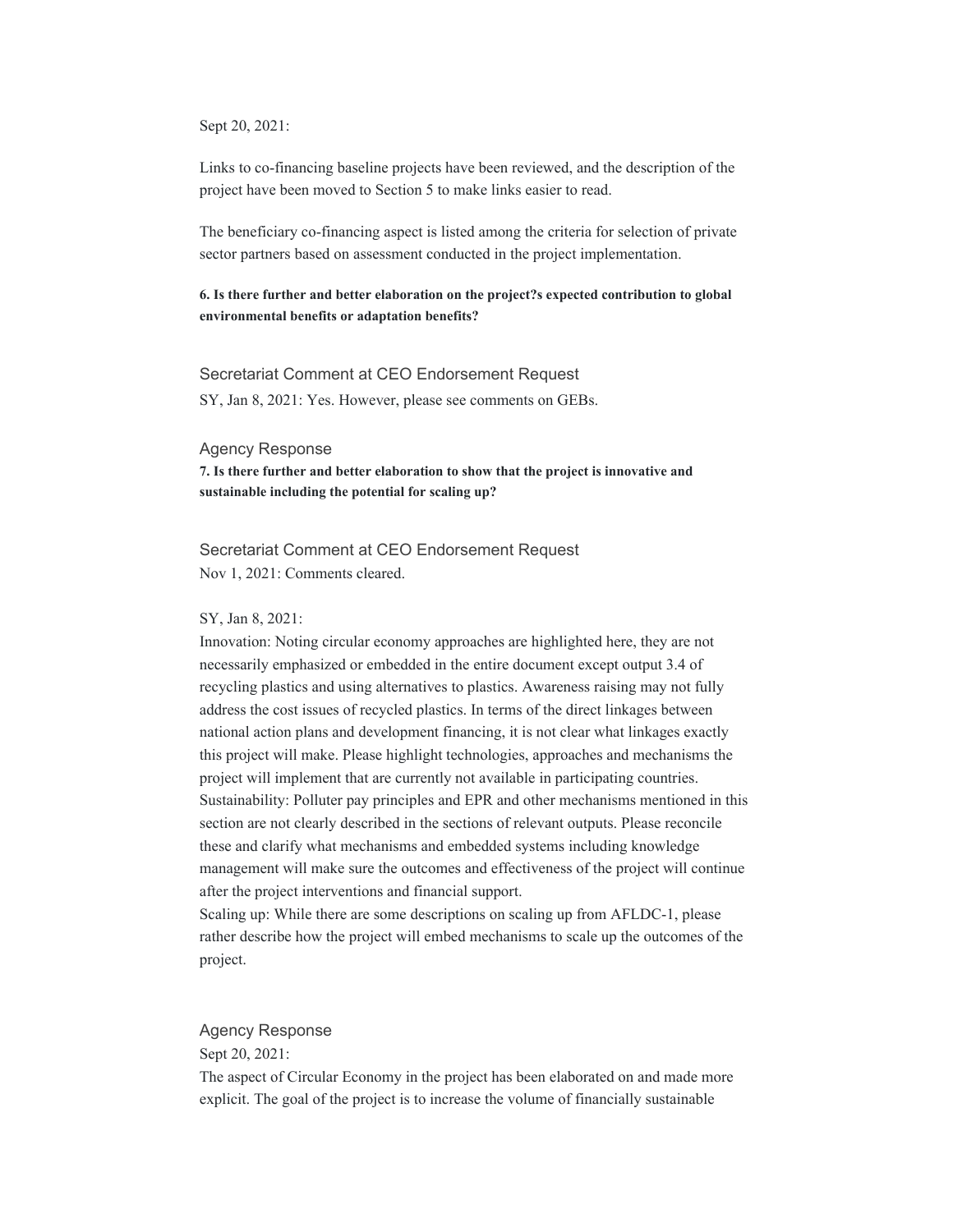plastics recycling. The exact techniques and practices to be used will be decided based on the above mentioned assessment of potential partners, their unexplored collection potential, their market, and their technology in place already. Most likely, key techniques will be simple, yet occupationally and environmentally improved, techniques such as for example increased shredder capacity, granulators, packaging machines, etc.. As mentioned in the CEOER, Section 3) Output 3.4, the project will also target improved and increased collection based on, as feasible, existing community initiatives, selected through assessment in the project implementation. The project also provides a regulatory framework for increased recycling (in Component1) and assistance to recycling companies to increase their customer base, through the regional plastics recycling conference and fair undertaken in Output 1.4c .

Sustainability: Mechanisms have been elaborated on in CEOER Section 3) Component 1. See also the comment above.

Regarding scale-up, please see the comment above.

#### **Project Map and Coordinates**

#### **Is there an accurate and confirmed geo-referenced information where the project intervention will take place?**

Secretariat Comment at CEO Endorsement Request Nov 1, 2021: We note the below response.

SY, Jan 8, 2021: Yes. However, please add other maps if detailed intervention areas are identified.

Agency Response 10 March 2022:

Maps are now added in the CEO Endorsement document for the project areas, where these are settled by now. The status of site locations is as follows:

? Output 3.1 in Addis Ababa region in Ethiopia

? Output 3.2 POP pesticides elimination nation-wide (within project budgets) in Angola, Ethiopia (based on the ChemObs safeguarding and disposal project, DDT is confirmed across 152 stores), Liberia, Sierra Leone, Togo, Zambia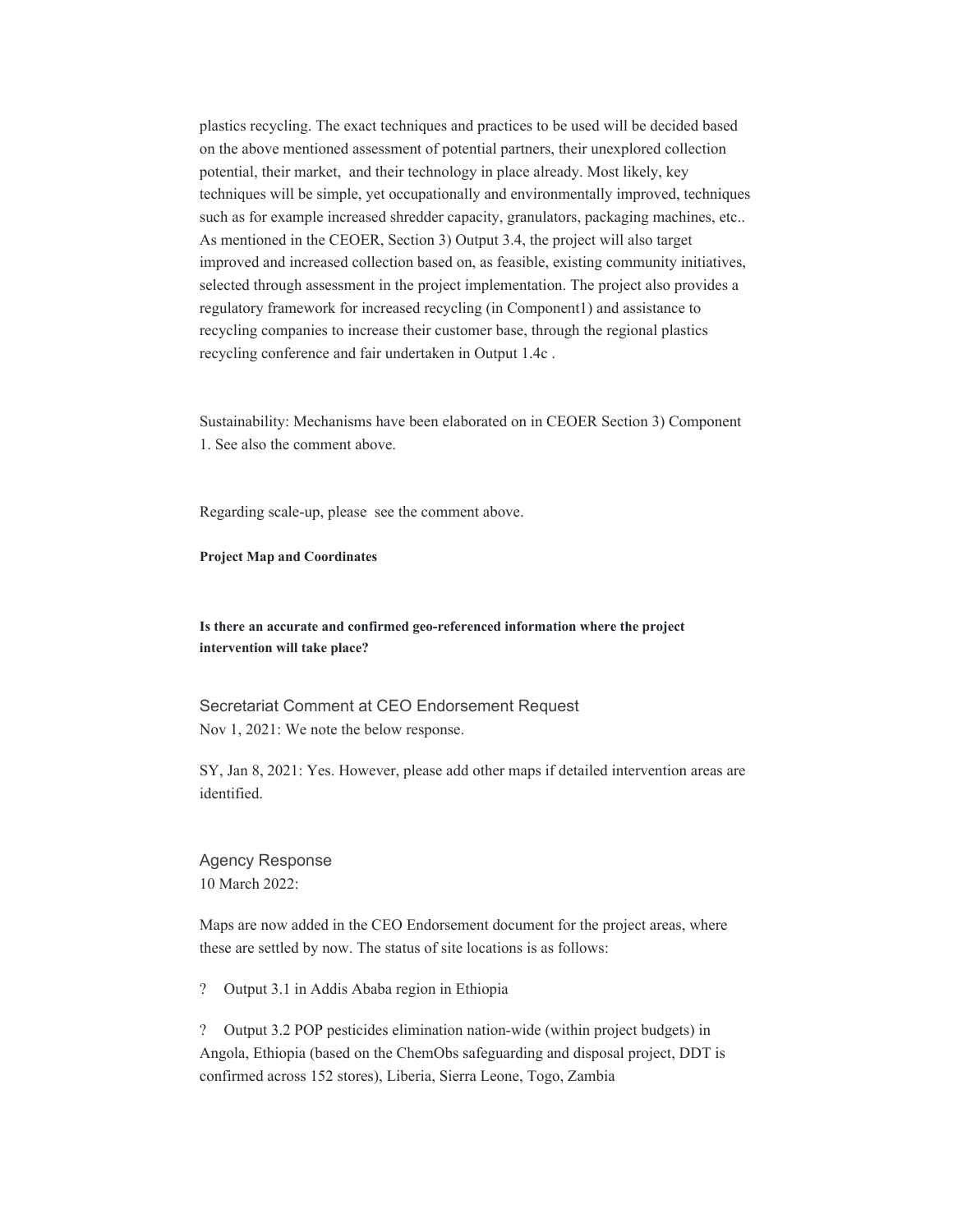? Output 3.3 PCB management nation-wide in Guinea, Liberia, Mauritania, Sierra Leone, Togo.

? Output 3.4a in the Kampala region in Uganda

For other intervention areas, these will be established based on detailed assessment made in the project implementation; see Outputs 3.4 and 3.5 on assessment and selection process planned.

Sept 20, 2021:

As the specific private sector partners are yet to be selected based on detailed assessment in the FSP, we cannot locate them on maps at present.

**Child Project** 

**If this is a child project, is there an adequate reflection of how it contributes to the overall program impact?** 

Secretariat Comment at CEO Endorsement Request

Agency Response **Stakeholders** 

**Does the project include detailed report on stakeholders engaged during the design phase? Is there an adequate stakeholder engagement plan or equivalent documentation for the implementation phase, with information on Stakeholders who will be engaged, the means of engagement, and dissemination of information?** 

Secretariat Comment at CEO Endorsement Request March 29, 2022: Comment cleared.

Nov 1, 2021: Descriptions on each country plan are noted. Please add the general stakeholders engagement plan here as well, without the detailed tables of stakeholders.

SY, Jan 8, 2021: Please ensure that the stakeholders involved in all outputs are included in the stakeholder plan as some key stakeholders are missing from the plan (e.g. countries have output 3.4 do not have organizations relating to municipal waste management). Organizations who co-finance or conduct baseline projects should be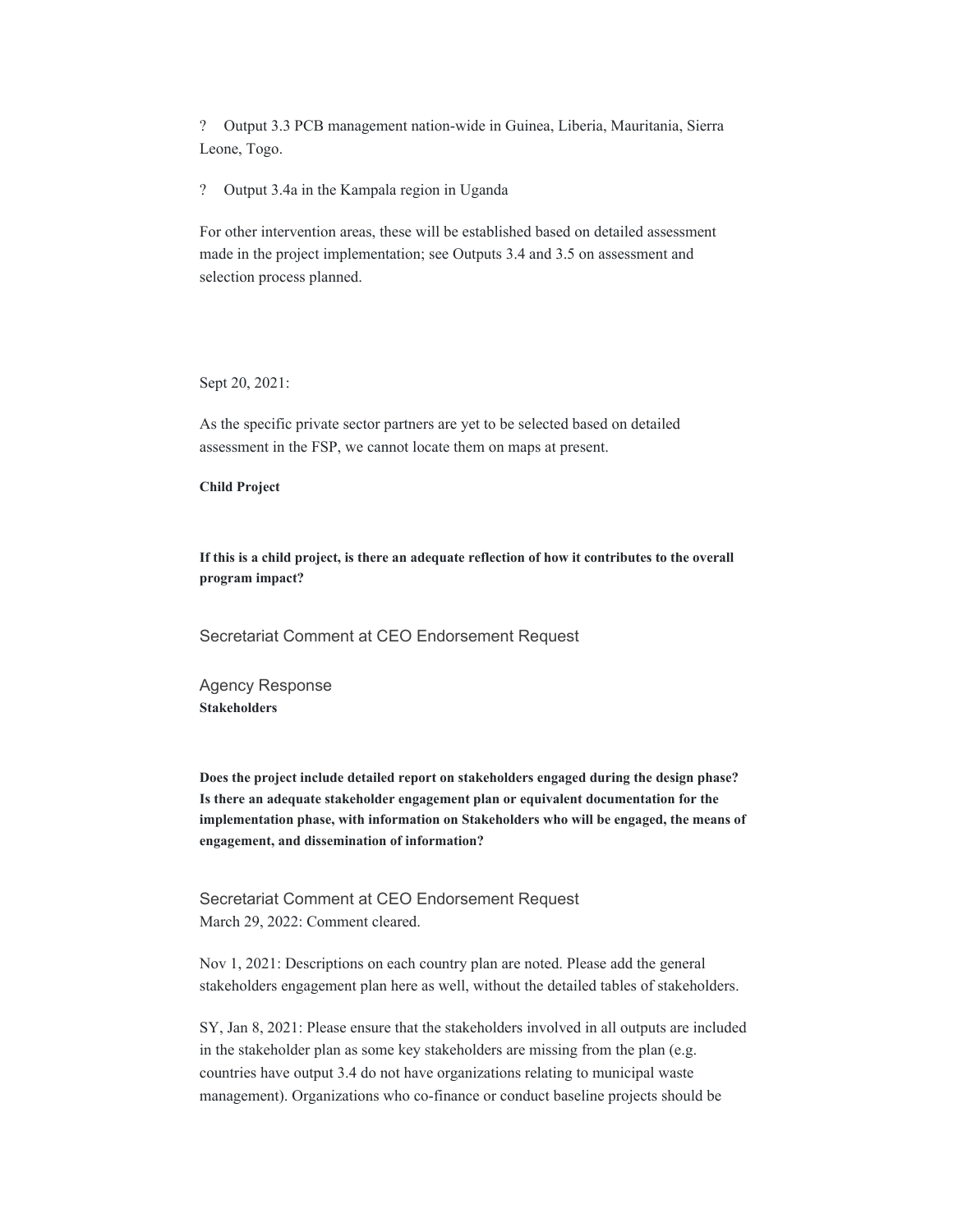included in the stakeholder engagement plan for smooth coordination. Please consider the inclusion of gender-related CSOs in relation to gender action plan, as appropriate. Please see the comment on the private sector engagement.

Agency Response 10 March 2022:

We have updated the stakeholder section to be similar to the country annex stakeholder sections (but without national stakeholder lists).

Sept 20, 2021:

Extensive outreach to stakeholders have been made during the PPG, also during the 2nd consultations undertaken April ? May 2021; see the stakeholder engagement plans and response received from potential partner CSOs/NGOs in the country annexes. The stakeholders identified include gender related ministries and CSOs/NGOs.

**Gender Equality and Women?s Empowerment** 

**Has the gender analysis been completed? Did the gender analysis identify any gender differences, gaps or opportunities linked to project/program objectives and activities? If so, does the project/program include gender-responsive activities, gender-sensitive indicators and expected results?** 

Secretariat Comment at CEO Endorsement Request April 19, 2022: We note that the project will track gender-disaggregated indicators.

March 29, 2022: It is still not clear what gender-sensitive indicators are included in the results framework. Please clarify if such indicators are separately provided.

Nov 1, 2021: Please explain the reason why gender-sensitive indicators are not included in the project result framework. Please also clarify gender-responsible activities in the plan.

SY, Jan 8, 2021: Gender analysis and gender action plan are provided. However, there is no gender-sensitive indicators included (as in a stand-alone framework or in the project results framework).

Agency Response 16 April 2022: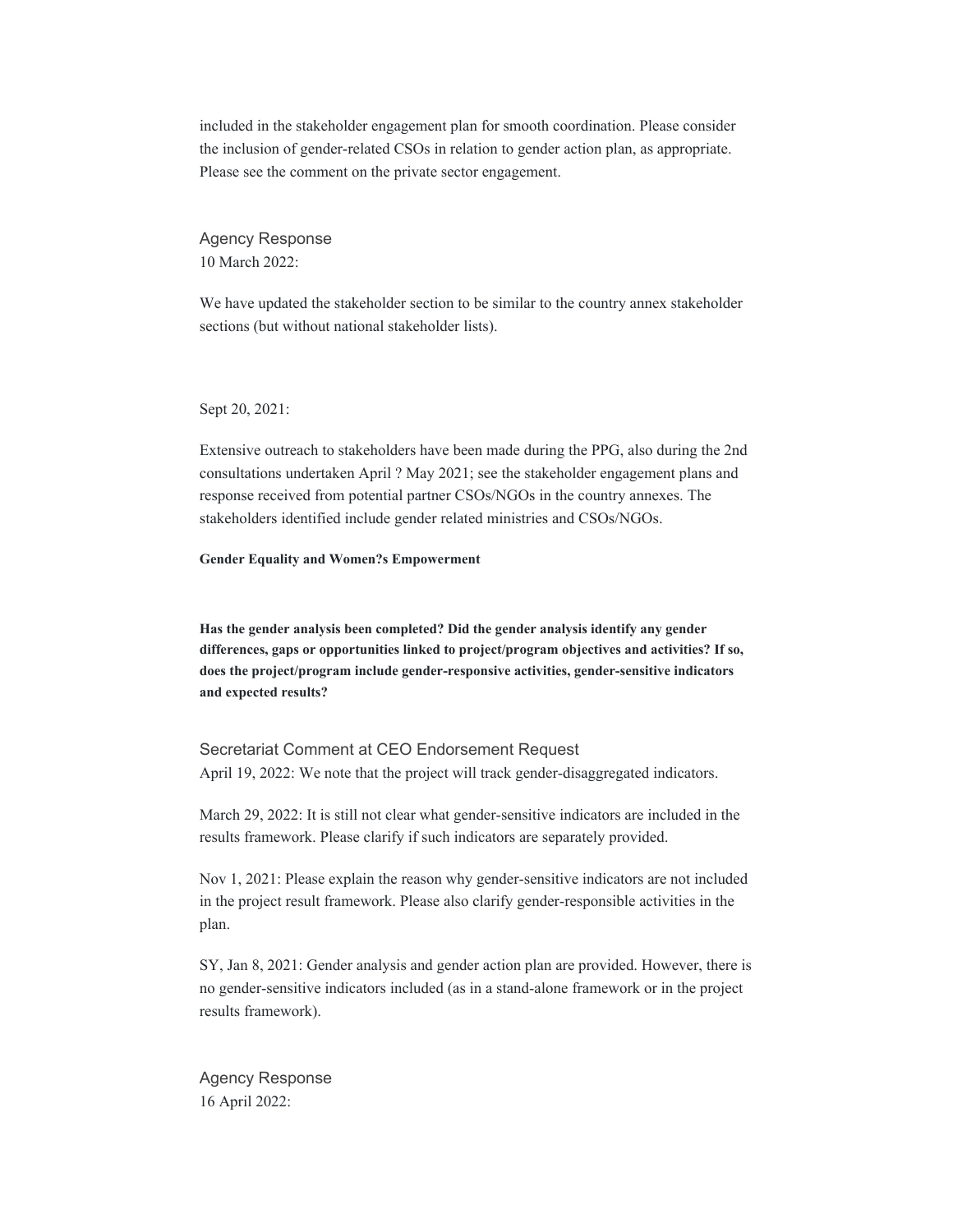It is noted that gender-sensitive indicators are not substantially reflected in the project design and therefore the taxonomy has been revised to exclude gender-sensitive indicators. The project will not be measuring progress towards gender equality. The project will only provide sex-disaggregated indicators.

10 March 2022:

Project results framework has been updated to include gender-sensitive indicators

Sept 20, 2021:

Gender-based GEBs are indicated in the Core indicator worksheet, indicator 11.

**Private Sector Engagement** 

**If there is a private sector engagement, is there an elaboration of its role as a financier and/or as a stakeholder?** 

Secretariat Comment at CEO Endorsement Request March 29, 2022: Comment cleared.

Nov 1, 2021: While it is not clear why private sector co-financing is not promised, one co-financier is a private sector. Please clarify.

SY, Jan 8, 2021: While some engagements with the private sector are described, please briefly describe key engagements with stakeholders relating to component 2 and 3. Engagements with private sector co-financiers are not described.

#### Agency Response

10 March 2022:

All electricity companies and AASWMA (administering the Reppie landfill) in Ethiopia have been engaged with and are publicly owned.

We unfortunately were not able to secure private sector co-financiers during the PPG, however a number were consulted, and we were able to gauge private sector interest. The engagement of the private sector as well as the identification and development of financial mechanisms will be further pursued during the early stages of project implementation. Co-financing has been committed by two entities, one for Sierra Leone and one for Ethiopia.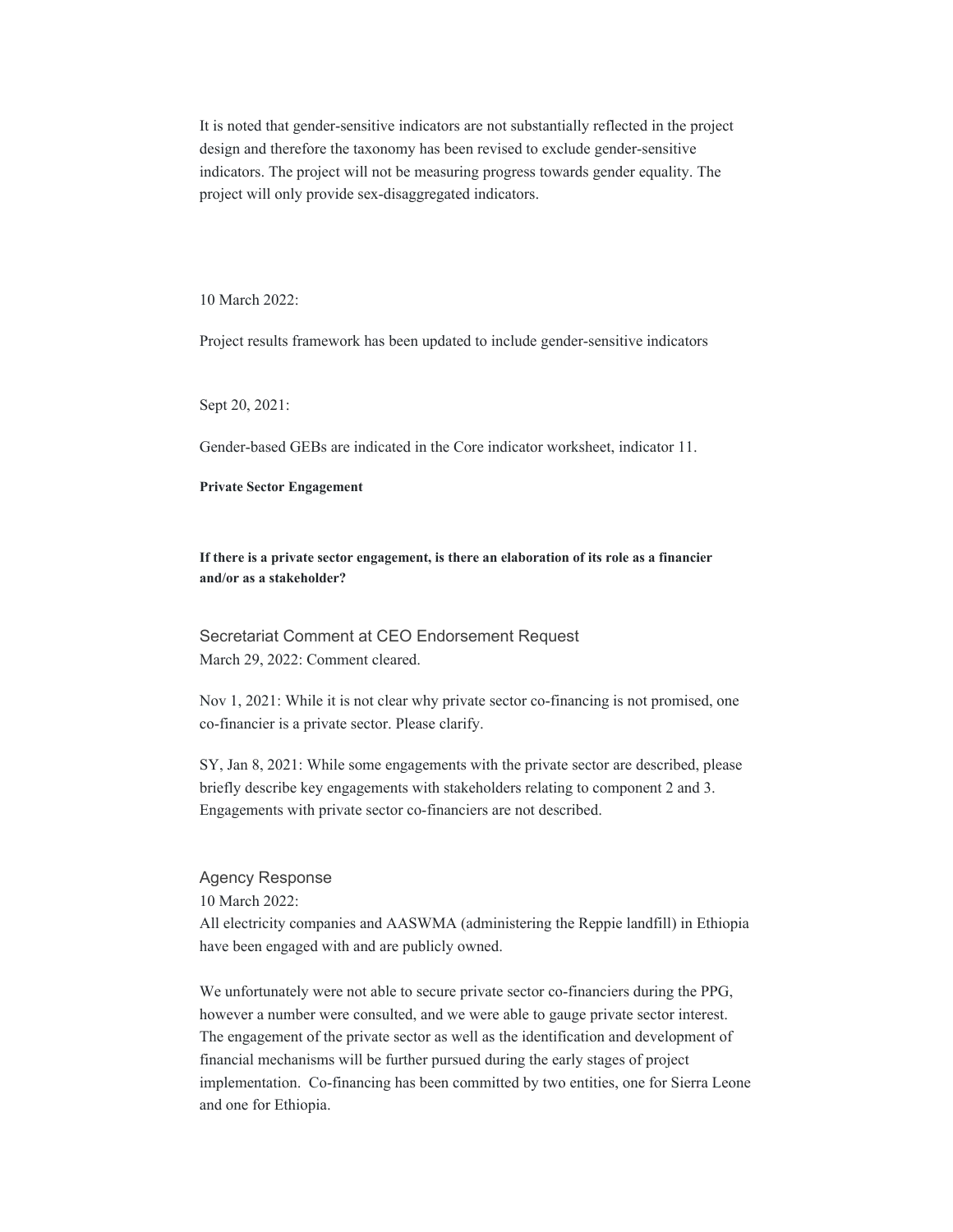#### Sept 20, 2021:

Extensive outreach to private sector has been made during the PPG, also during the 2nd consultations undertaken April ? May 2021; see the response received from potential Component 2 (CSOs/NGOs) and 3 (private sector) partners in the country annexes. As regards private sector co-financiers, potential partners were asked , but were not yet able to promise anything in the current situation; see comments above on co-financing sources.

**Risks to Achieving Project Objectives** 

**Has the project elaborated on indicated risks, including climate change, potential social and environmental risks that might prevent the project objectives from being achieved? Were there proposed measures that address these risks at the time of project implementation?** 

Secretariat Comment at CEO Endorsement Request March 29, 2022: Comments cleared.

Nov 1, 2021:

1. We note the COVID-19 risks and opportunity analysis. Please note that there will be no "contingency budget" for GEF funding.

2. Recycling and other activities should incorporate GHG emissions as well.

3. Supervision and enforcement mechanisms of dealing with chemicals and waste should be added under the alternative scenario.

4. Comment cleared.

SY, Jan 8, 2021: There are some missing elements in this section. Please address. 1. COVID-19: The risks and measures should be identified at this stage, from communications to investments. Please provide more detailed analysis based on the COVID-19 project design and review considerations circulated to GEF Agencies last year.

2. Risks related to climate change may include the increase of energy consumption from transport, recycling and other activities related to chemicals and waste management. 3. Investments related to interim storages may be at risk for leakages. ?Chemical accidents during sampling, transport, storage, or disposal? is categorized as a low risk while the reasoning is not clear. International transportation of hazardous POPs will have another level of risks including tracking them until the final disposal is complete. 4. Alternatives to concerned chemicals or plastics: Switching to alternatives may increase the cost or may cause shortage of supply as indicated in the document. Please consider including the risk with mitigation measures.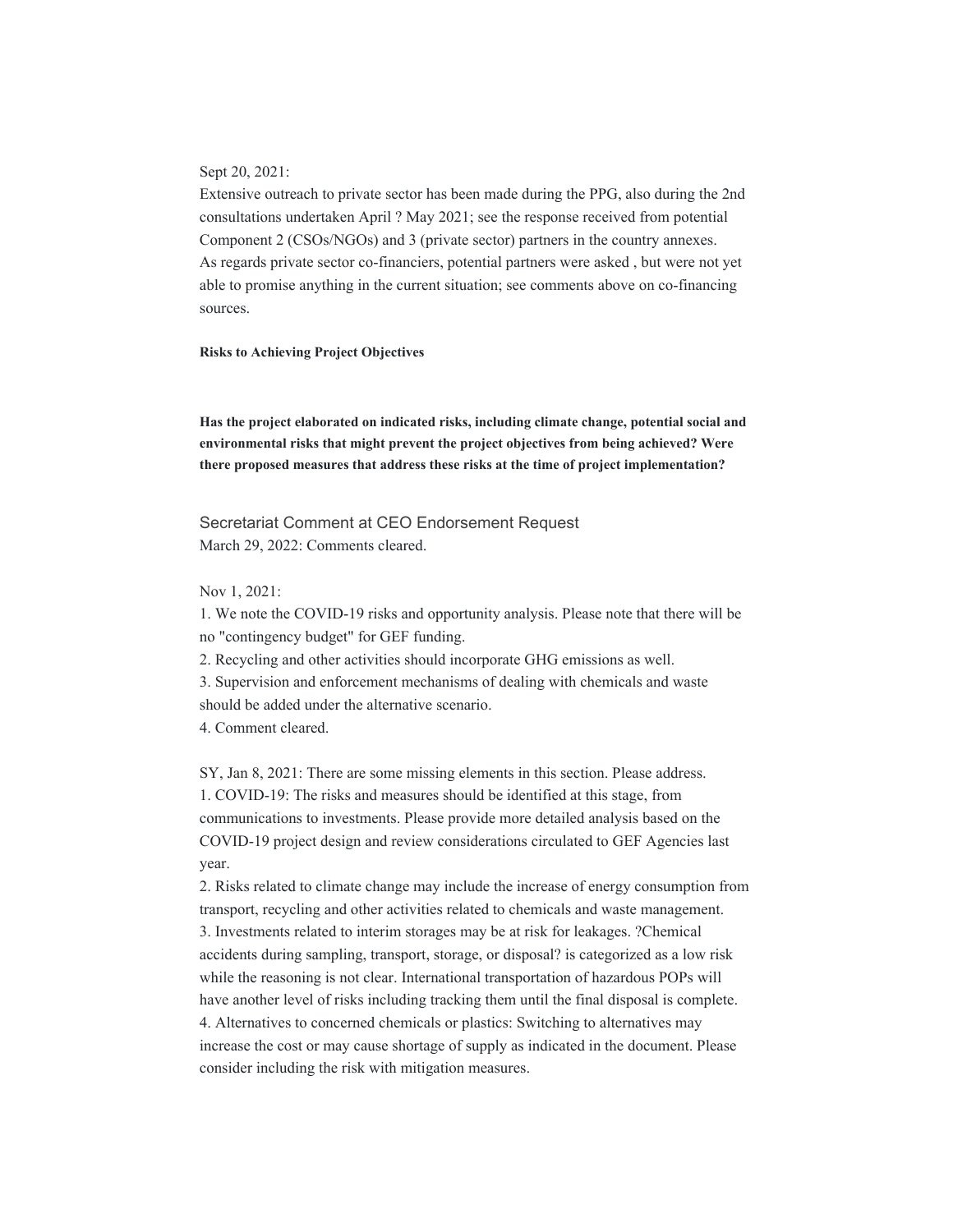#### Agency Response

10 March 2022:

In response to comment 1 ?It is noted that there will be no "contingency budget" for GEF funding.

In response to comment 2 ?GHG reductions from recycling and energy-recovery operations in Output 3.4, and the associated emissions from transport and processing, are now addressed in the alternative scenario text.

In response to comment 3 - While we see supervision and enforcement of dealing with chemicals already addressed, we have emphasised this aspect further in the alternative scenario text of Outputs 3.2 (pesticides), 3.3 (PCB) and 3.5 (mercury).

#### Sept 20, 2021:

1. We have elaborated on COVID-19 related risks as per the circulated note. See the COVID-19 related risks and opportunities in the ?Risks section in the CEOER. Primary COVID-19 induced risks include physical access reductions, increased prices and a more uncertain financial climate.

2. The climate contributions are marginal, and not a key issue, but they are listed in the ESSSR.

3. As mentioned above in the response related to Outputs 3.2, 3.3 and 3.5, ESM has been clarified on in the same sections in the CEOER in summary, and in the ESSSR (Annex L) in detail. Interim storage sites will be selected based on a dedicated assessment to be conducted as part of the project, and international standards will be applied as detailed in the ESSSR (Annex L).

4. Alternatives are not a major issue, but it has been added.

#### **Coordination**

**Is the institutional arrangement for project implementation fully described? Is there an elaboration on possible coordination with relevant GEF-financed projects and other bilateral/multilateral initiatives in the project area?** 

Secretariat Comment at CEO Endorsement Request March 29, 2022: Executing entities are clarified including that AfDB will not execute the project components.

Nov 1, 2021: AfDB cannot execute the project except M&E without adequate justifications and prior GEFSEC review (see the guidelines on project and program cycle). Please amend the relevant descriptions. The portal entry describes national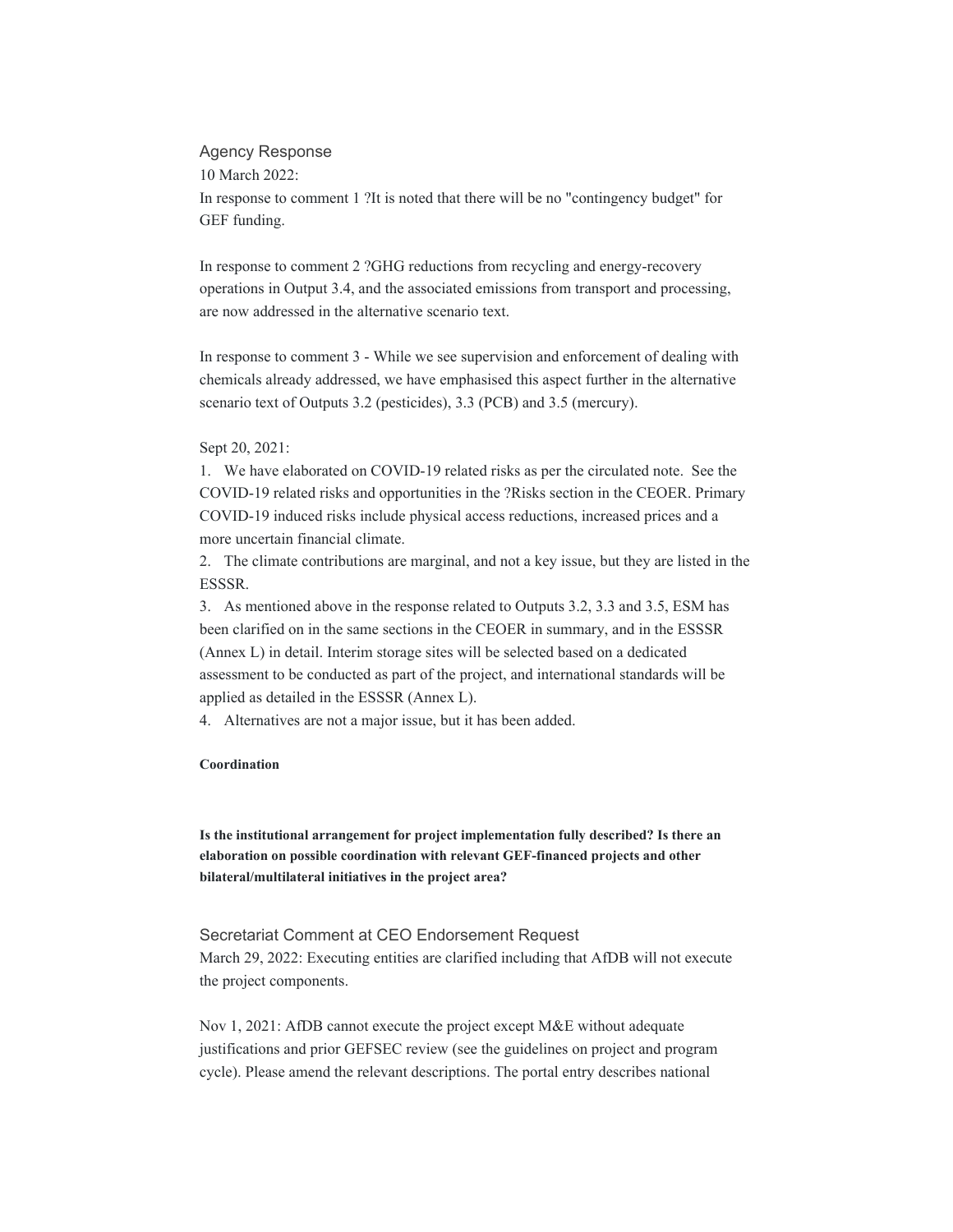executing entities only while regional centers seem to be involved in execution in this section. Please correct.

SY, Jan 8, 2021: Not at this stage. It is not clear who will be involved in the execution. The ?Part I Project Information? on the portal, which has no names of regional centers, does not match the information contained in this section. The roles of regional centers (and UNITAR) and national executing entities are not clearly defined as well. Please correct information and clarify the roles in the portal and the organizational chart in this section with reasoning.

In terms of coordination with relevant GEF-financed projects and other initiatives, this project can collaborate with other projects including recently approved GEF project ?Phasing out mercury measuring devices in healthcare.? Please explore more for knowledge management and coordination purposes.

#### Agency Response

10 March 2022:

AfDB is not executing the project. Details on the executing agencies have been revised and are reflected in the portal. The two regional centres have been added as executing partners.

#### Sept 20, 2021:

Each regional centre is responsible for a group of countries (divided by language). The regional centres will be responsible for regional trainings and meetings, whereas AfDB will be responsible for regional procurement of chemicals collection and final treatment services and recruiting of international experts that will serve the whole project. National executing agencies will work closely with AfDB country offices and baseline project management in the country on national activities. The institutional arrangements section in the CEOER has been updated and clarified accordingly. The same information is summarised in the country annexes.

GEF-financed projects: Have been elaborated in CEOER section 2) and its section on 6.7. Institutional Arrangement and Coordination.

#### **Consistency with National Priorities**

**Has the project described the alignment of the project with identified national strategies and plans or reports and assessments under the relevant conventions?** 

#### Secretariat Comment at CEO Endorsement Request

March 29, 2022: Please also include details of consistency with national priorities in the main portal document section.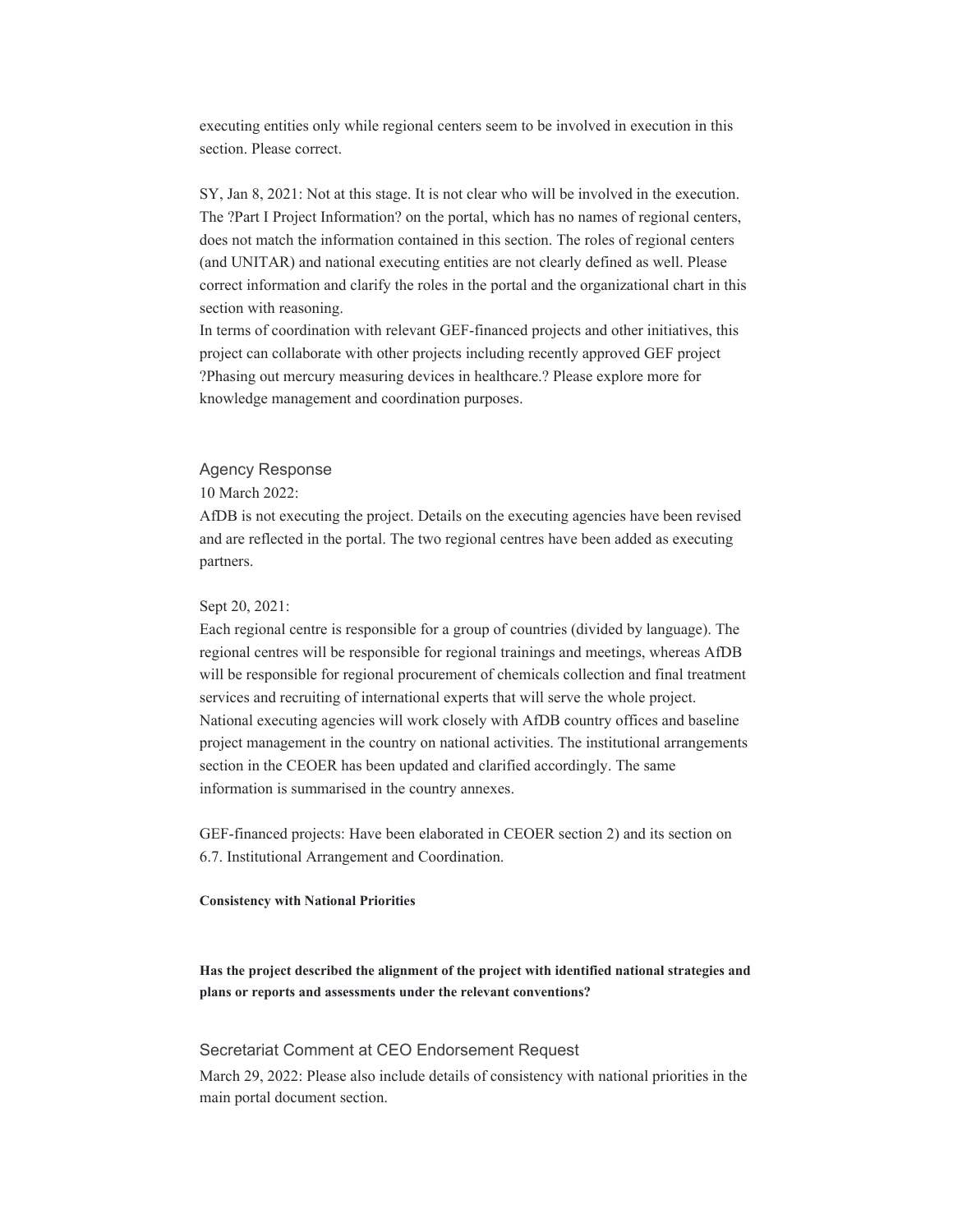#### Agency Response

16 April 2022:

The consistency with national priorities section in the main portal document section has been updated with information contained in the respective country annexes.

#### **Knowledge Management**

**Is the proposed ?Knowledge Management Approach? for the project adequately elaborated with a timeline and a set of deliverables?** 

Secretariat Comment at CEO Endorsement Request March 29, 2022: Technical comment cleared.

Nov 1, 2021: This section needs to be elaborated as well, on top of the relevant sections on the portal.

SY, Jan 8, 2021: Knowledge management section is not elaborated from the PIF. For example, how the project will learn from lessons learned of previous projects and experiences including those in other countries should be elaborated. Knowledge management approaches within participating countries in the project are not well defined, which will impact the overall outcomes of the project. There are few concrete collaborations described with GEF-funded and non-GEF funded projects. Please also add timelines for deliverables of knowledge products.

#### Agency Response

10 March 2022:

An overview of key knowledge management activities, the outputs they are part of, and their timing has been included in the CEO Endorsement document, Knowledge Management section. The knowledge management approach, including a budget, key deliverables and a timeline have been added, to demonstrate knowledge management contributions to the project?s overall impact.

#### Sept 20, 2021:

Learning from previous projects: Experience and materials developed in previous projects will be included and this is for example mentioned in CEOER Section 3) text on Component1 (model legislation from AFDLC1; to be updated) and Output 3.4 (AFLDC1 experience on recycling of plastics). Coordination and exchange with other ongoing GEF (and other) projects will be undertaken ais mentioned in the CEOER section on institutional arrangements.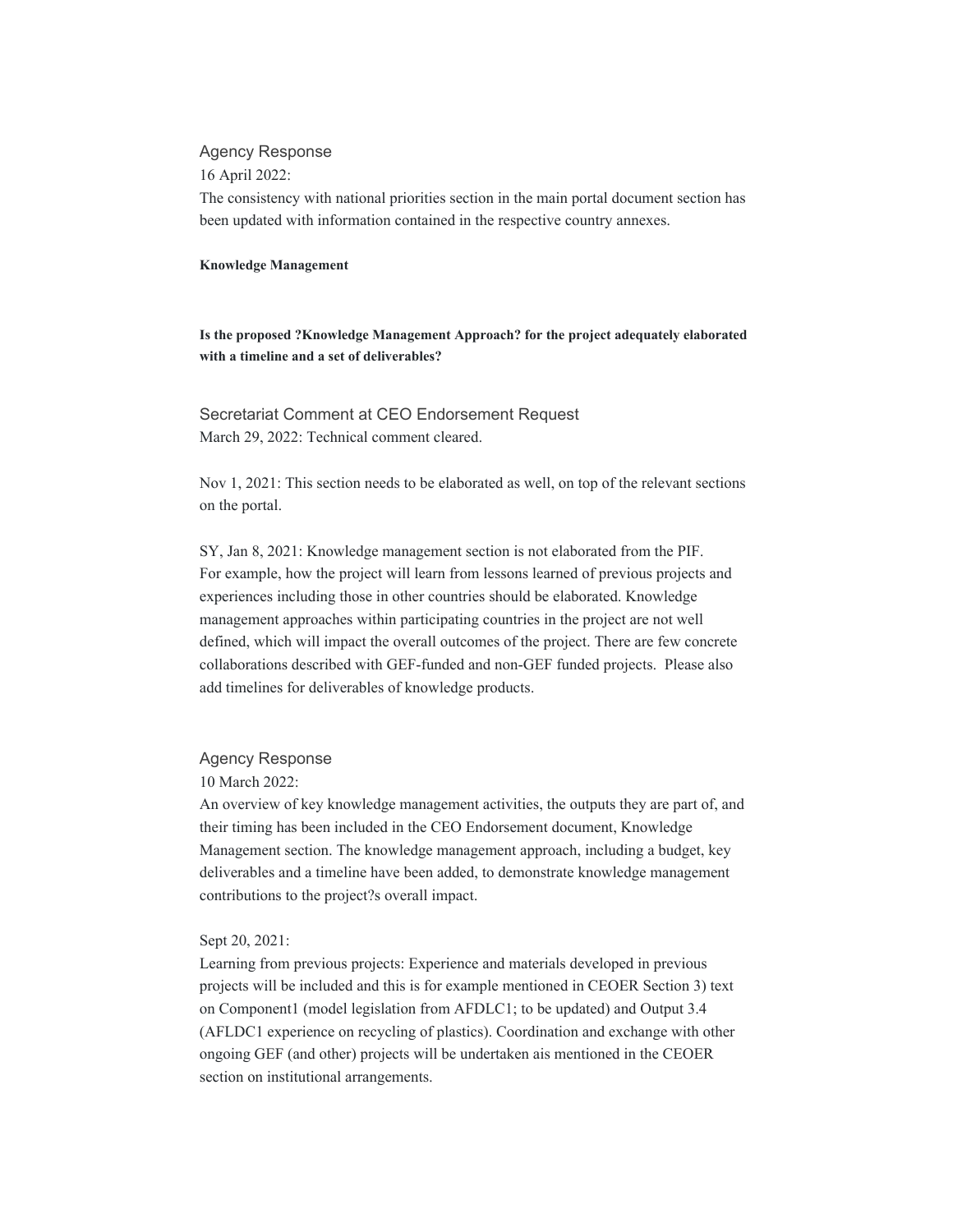Knowledge management between countries is secured in several activities, including the regional cross-pollination workshops in Output 1.4a, the virtual knowledge hub (website) in Output 4.1, in the regional industry conference held in Output 1.4b and the regional plastics? circular economy forum, fair and conference established in Output 1.4c,. as well as in regional PSC meetings.,

**Environmental and Social Safeguard (ESS)** 

**Are environmental and social risks, impacts and management measures adequately documented at this stage and consistent with requirements set out in SD/PL/03?** 

Secretariat Comment at CEO Endorsement Request

SY, Jan 8, 2021: Yes, please see relevant comments in this review sheet in particular relating to Risks.

Agency Response 10 March 2022:

Addressed. **Monitoring and Evaluation** 

**Does the project include a budgeted M&E Plan that monitors and measures results with indicators and targets?** 

Secretariat Comment at CEO Endorsement Request April 19, 2022: Comments cleared.

March 29, 2022: Please include the table in the main portal document (not attached in the portal document section). Please note basic supervise mission by AfDB should be covered by Agency fee. Please revise and confirm responsible party for each M&E activity as they are not clear (e.g. coordinators are within or outside PMU, roles of executing entities, etc.).

Nov 1, 2021: Please add a budgeted M&E table on the portal as per the guidelines.

SY, Jan 8, 2021: The budgeted M&E plan (both GEF funding and co-financing) is not on the portal or in the Annex I (Monitoring Plan). Please clarify how much will be allocated to AfDB in the implementation of MTR and TE. Please address this.

Agency Response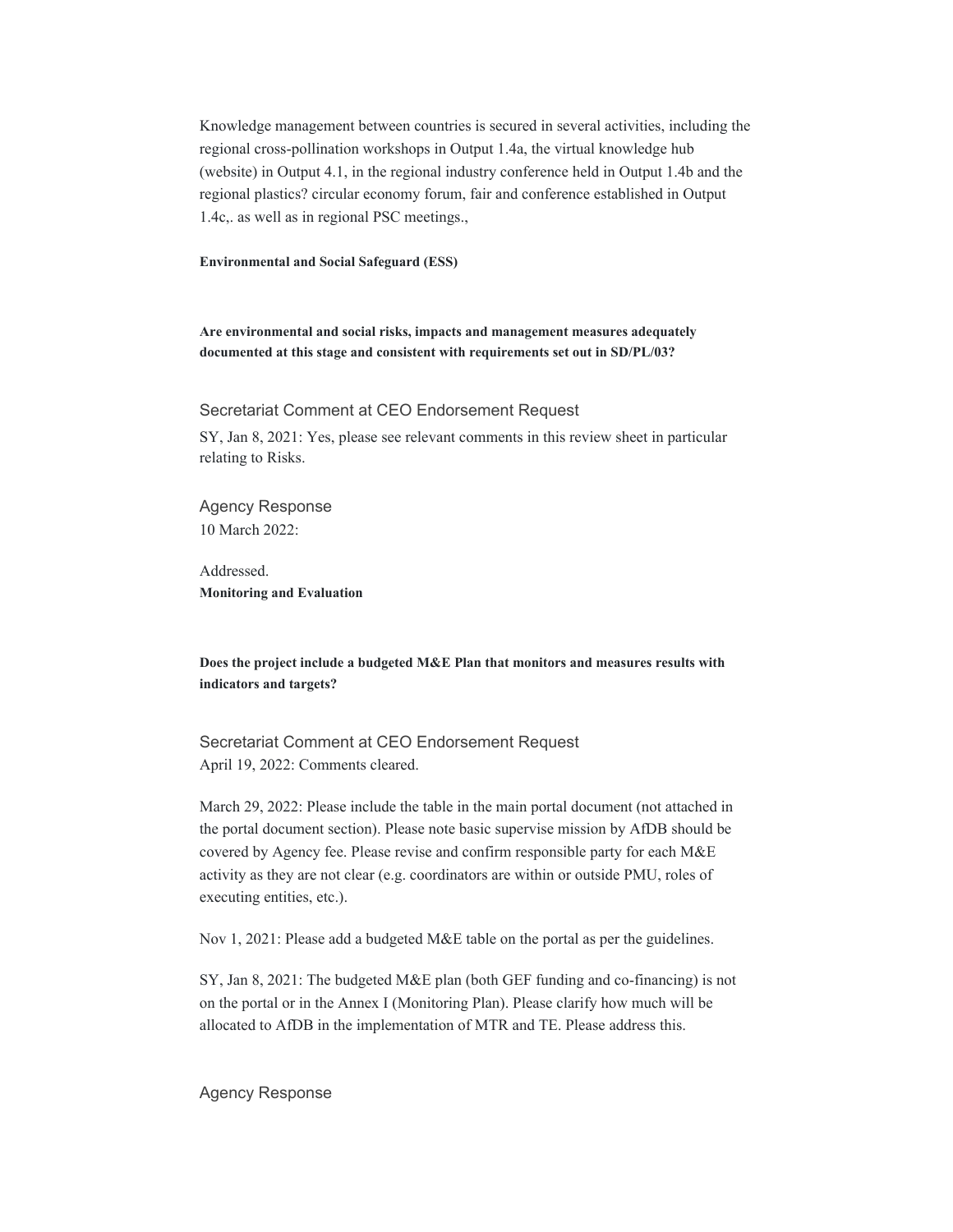16 April 2022:

Annex I has been revised accordingly. The table has been included in the main portal document in the portal section.

10 March 2022:

A revised Annex I: Monitoring Plan, to include M&E contributions from AfDB baseline investments (co-financing), has been uploaded.

The M&E budget for the GEF activities have been revised to 945,153 USD. The M&E co-financing contribution is 11.896.000 USD.

Sept 20, 2021:

M&E and its budget is addressed in Annex I; Monitoring plan. The division of funds for M&E between the regional level (AfDB) and the national level has been described in the detailed budget. Of the total budget of USD 945,000 for M&E, 93% or USD 879,360 is administered regionally (AfDB), while 7% is administered nationally (additionally national contributions are made from the regular reporting under the PMC budget). Specifically, USD 134,200 is allocated for MTR and USD 212,700 is allocated for TE.

**Benefits** 

**Are the socioeconomic benefits at the national and local levels sufficiently described resulting from the project? Is there an elaboration on how these benefits translate in supporting the achievement of GEBs or adaptation benefits?** 

Secretariat Comment at CEO Endorsement Request Yes.

Agency Response **Annexes** 

**Are all the required annexes attached and adequately responded to?** 

Secretariat Comment at CEO Endorsement Request April 26, 2022: Budget table is adjusted. Comment cleared.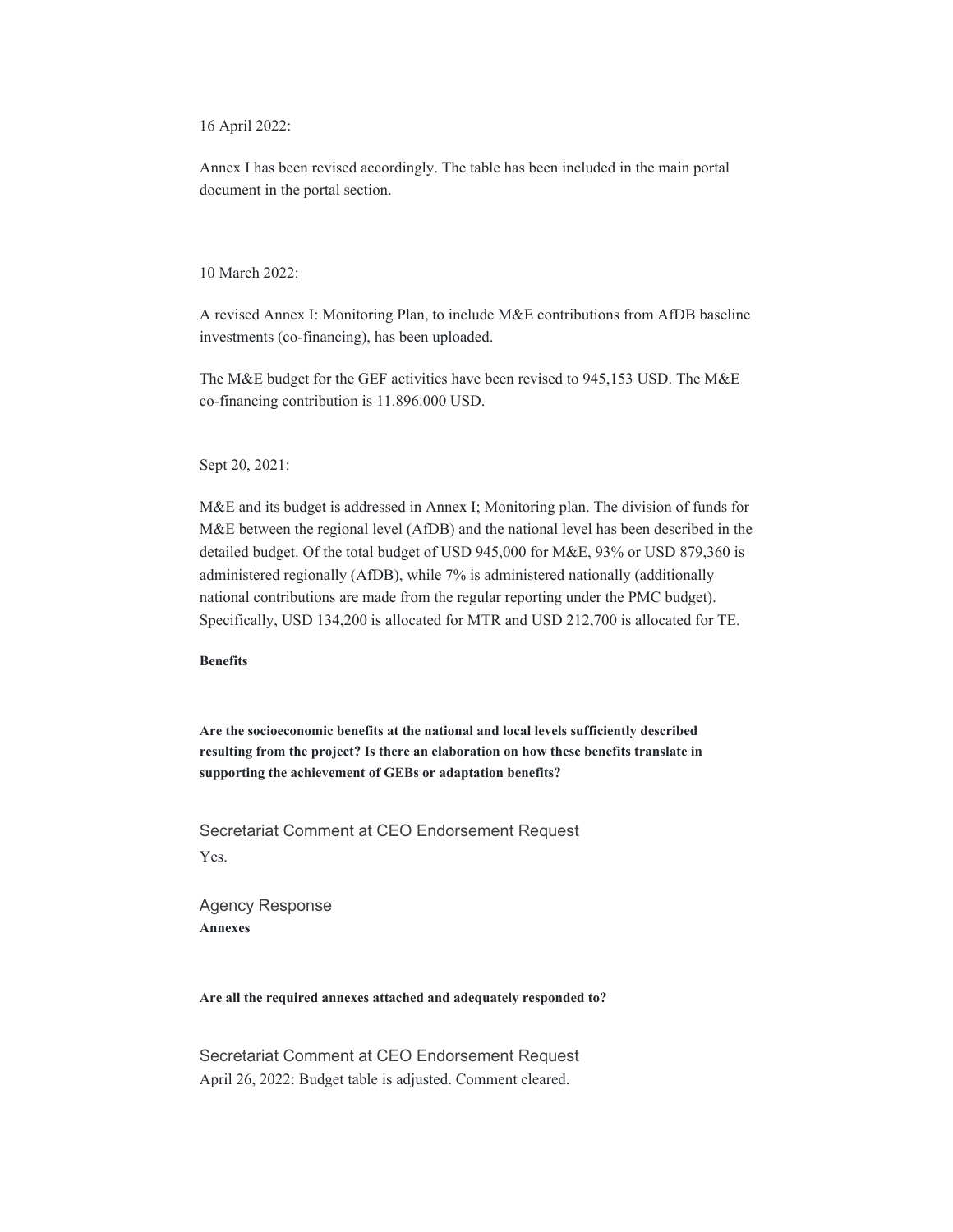April 19, 2022: We note the responses. AfDB's prodoc needs to be updated in a later stage.

The budget table is off the margins ? please correct them (e.g. by presenting the budget only with outcomes and removing the outputs, so the Table will be slimmer and it will fit the margins)

March 29, 2022:

1. It is not clear which is ProDoc in the portal document while we note annexes. If AfDB does not include ProDoc in CER of GEF projects for the internal approval process, please explain so.

2. Again, please include the budget table in the main portal document. On the budget table, please address the below.

Responsible entity is either executing entity or AfDB (M&E and financial audit only). Entity can be ?national executing entities? or ?regional executing entities? instead of listing all EEs.

Categories and descriptions are not clear. Please revise budget lines removing the involvement of AfDB except M&E or financial audit.

?Sub-contract to executing partner/ entity? is not a category. Please correctly list budgetary items rather than contracting arrangements (e.g. travels, office equipment, etc.).

Please remove miscellaneous expenditure.

3. Please include Annex B and C.

4. Please update annexes if needed (e.g. one ToR says starting date is June 2021)

Nov 1, 2021: Annex B and C are still missing.

1. Not addressed. ProDoc is still not on the portal. Please add.

2. Not addressed. Please add a budget table on the portal using the template in accordance with the Guidelines on the Project and Program Cycle Policy updated in July 2020 (please read the relevant section. Budget tables in Annex and the portal entry should be the same).

SY, Jan 8, 2021: Not at this stage. Please add missing annexes B and C. Also please address the below.

1. Please upload the associated project document in accordance with the paragraph 11 of the Project and Program Cycle Policy.

2. Annex of the budget is not attached while there is a budget table in Annex F. The budget table, which may serve as an internal information, does not clarify 1) who administers what budget (including AfDB?s budget on M&E if any), 2) PMCs, 3) M&E, among others. Please fully revise the budget table and use the template in accordance with the Guidelines on the Project and Program Cycle Policy updated in July 2020.

Agency Response April 25, 2022: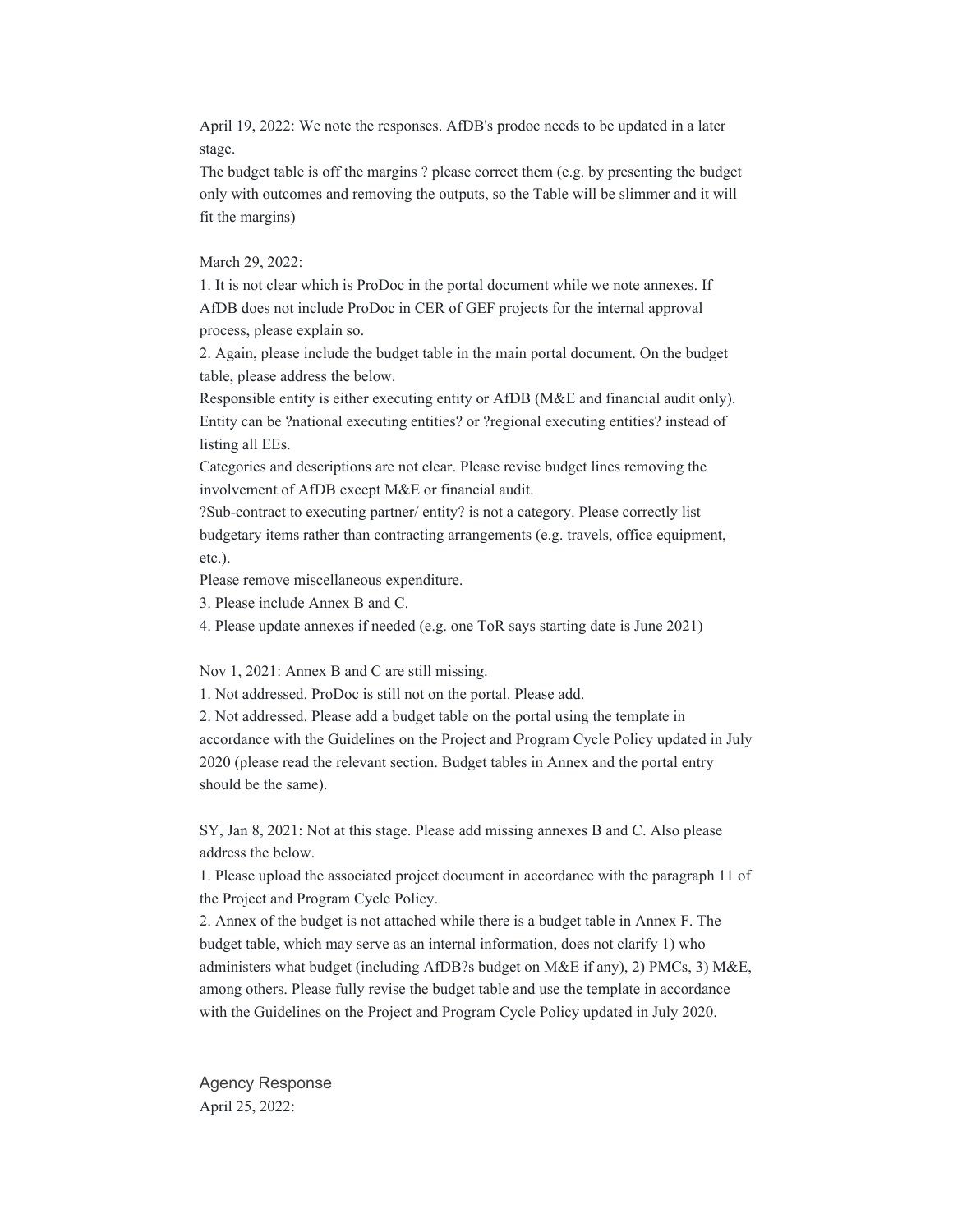The budget table margins have been corrected by slimming the table by presenting the breakdown only at the outcome level. Additional/separate tables were added below the main budget table, to still make the information available at the output level.

#### 16 April 2022:

1. The AfDB draft ProDoc, which is called a Project Appraisal Report (PAR) was attached with the last submission.

2. The budget table has been included in the main portal document and we have addressed the main issues raised

3. Annex B and C have been included.

4. The annexes have been checked and found to be up to date. Starting date in TOR has been revised to indicate that the project implementation start is the start date.

10 March 2022:

1. Annex B and C have been uploaded

2. The draft ProDoc has been uploaded to the portal.

3. Annex F ? Budget Table has been revised using the template in accordance with the Guidelines on the Project and Program Cycle Policy updated in July 2020

Sept 20, 2021:

Regarding the M&E budget, please see comment right above.

Regarding the PMC budget division, this is shown in the detailed budget, as well as in all Tables 1 in the country annexes.

#### **Project Results Framework**

Secretariat Comment at CEO Endorsement Request April 26, 2022: Missing core indicators are included. Comment cleared.

April 19, 2022: Please explicitly mention that the GEF Core Indicators in the Results Framework in Annex A and include missing indicators.

March 29, 2022: Gender-related indicators are still not clear in the revision. Please again address end of project targets which still do not have numerical targets.

Nov 1, 2021: Please see the comment on the gender section.

SY, Jan 8, 2021: End of project targets do not match the final outcomes of each output. For instance, output 3.2?s target of destroying 334 tons of POPs is not listed in the project end target, which is ?Re-packaging, removal and destruction of identified pesticides conducted in at least 5 of the 6 countries undertaking this output.? Also, such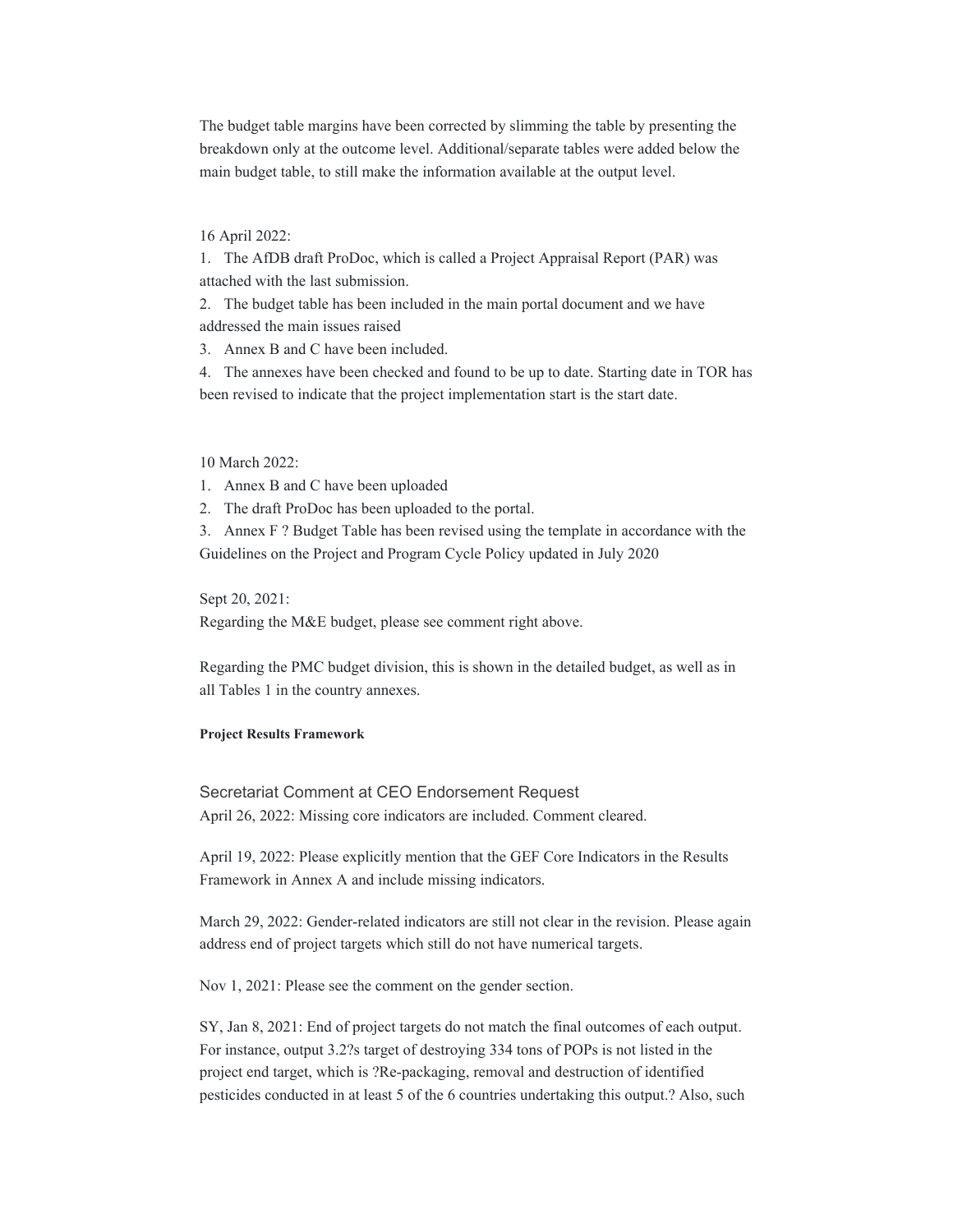targets related to POPs, uPOPs, and mercury emissions should be linked with expected GEBs. Please revise and adjust such targets while taking into consideration other comments in this review sheet.

Agency Response April 25, 2022:

The GEF Core Indicators and additional missing indicators have been added to the Results Framework in Annex A.

16 April 2022:

It is noted that gender-sensitive indicators are not substantial reflected in the project design and therefore the taxonomy has been revised to exclude gender-sensitive indicators. The project will not be measuring progress towards gender equality. The project will only provide sex-disaggregated indicators.

Numerical targets have been included in the project results framework.

Sept 20, 2021:

Results framework (Annex A) has been edited to include up-to-date GEBs.

**GEF Secretariat comments** 

Secretariat Comment at CEO Endorsement Request

Agency Response **Council comments** 

Secretariat Comment at CEO Endorsement Request Please include this in the main portal document. Please also include necessary information rather than just referring to annexes as it is not possible to check all annexes.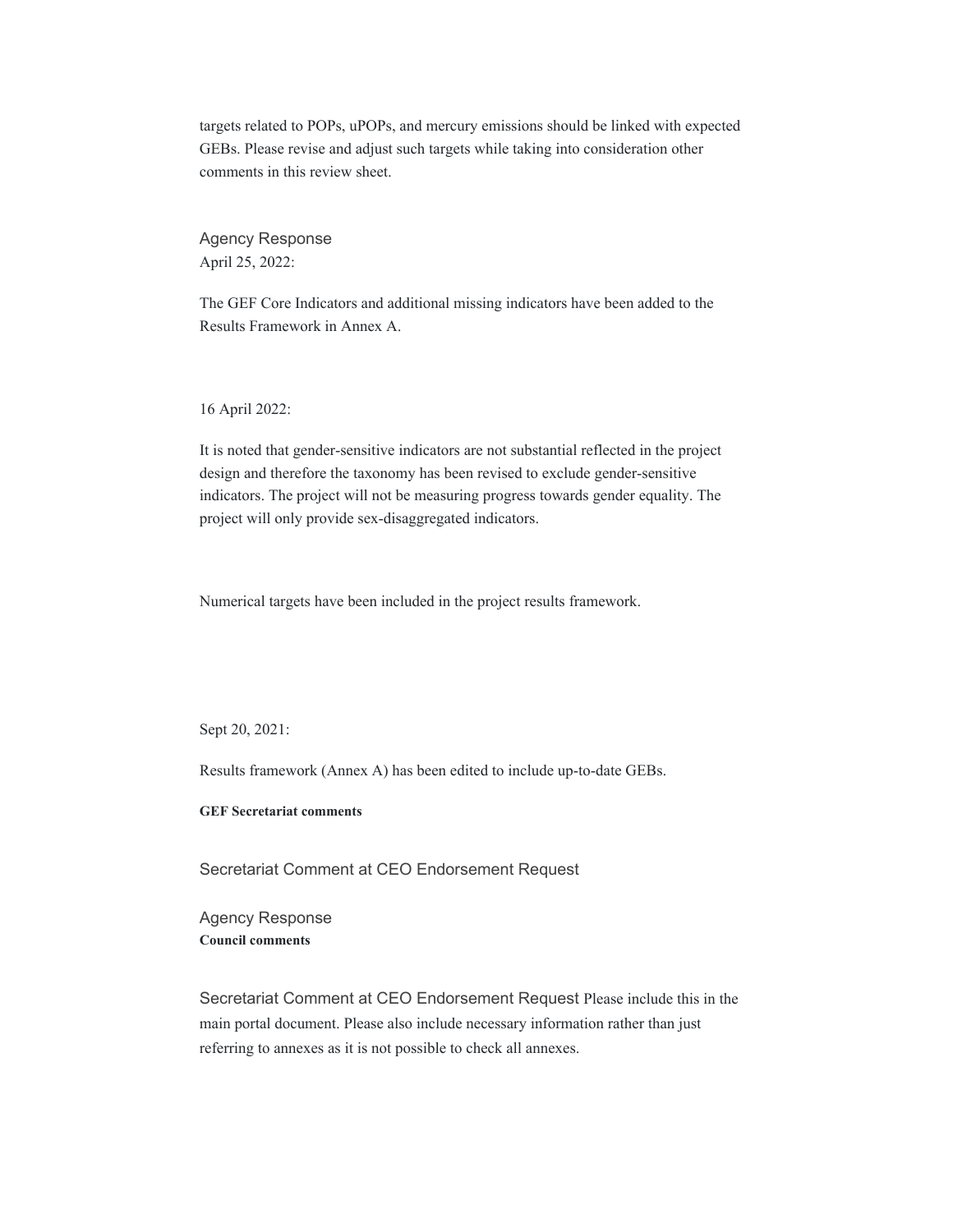Agency Response Thank you, the comments and responses to Council comments are included in the main portal document. **STAP comments** 

Secretariat Comment at CEO Endorsement Request We note the responses. Please include these in the main portal document.

Agency Response Thank you, the comments and responses to STAP comments are included in the main portal document. **Convention Secretariat comments** 

Secretariat Comment at CEO Endorsement Request

Agency Response **Other Agencies comments** 

Secretariat Comment at CEO Endorsement Request

Agency Response **CSOs comments** 

Secretariat Comment at CEO Endorsement Request

Agency Response **Status of PPG utilization** 

Secretariat Comment at CEO Endorsement Request Please include this in the main portal document.

Agency Response **Project maps and coordinates** 

Secretariat Comment at CEO Endorsement Request SY, Jan 8, 2021: Please see the relevant comment in the review sheet.

#### Agency Response

**Does the termsheet in Annex F provide finalized financial terms and conditions? Does the termsheet and financial structure address concerns raised at PIF stage and that were pending to be resolved ahead of CEO endorsement? (For NGI Only)**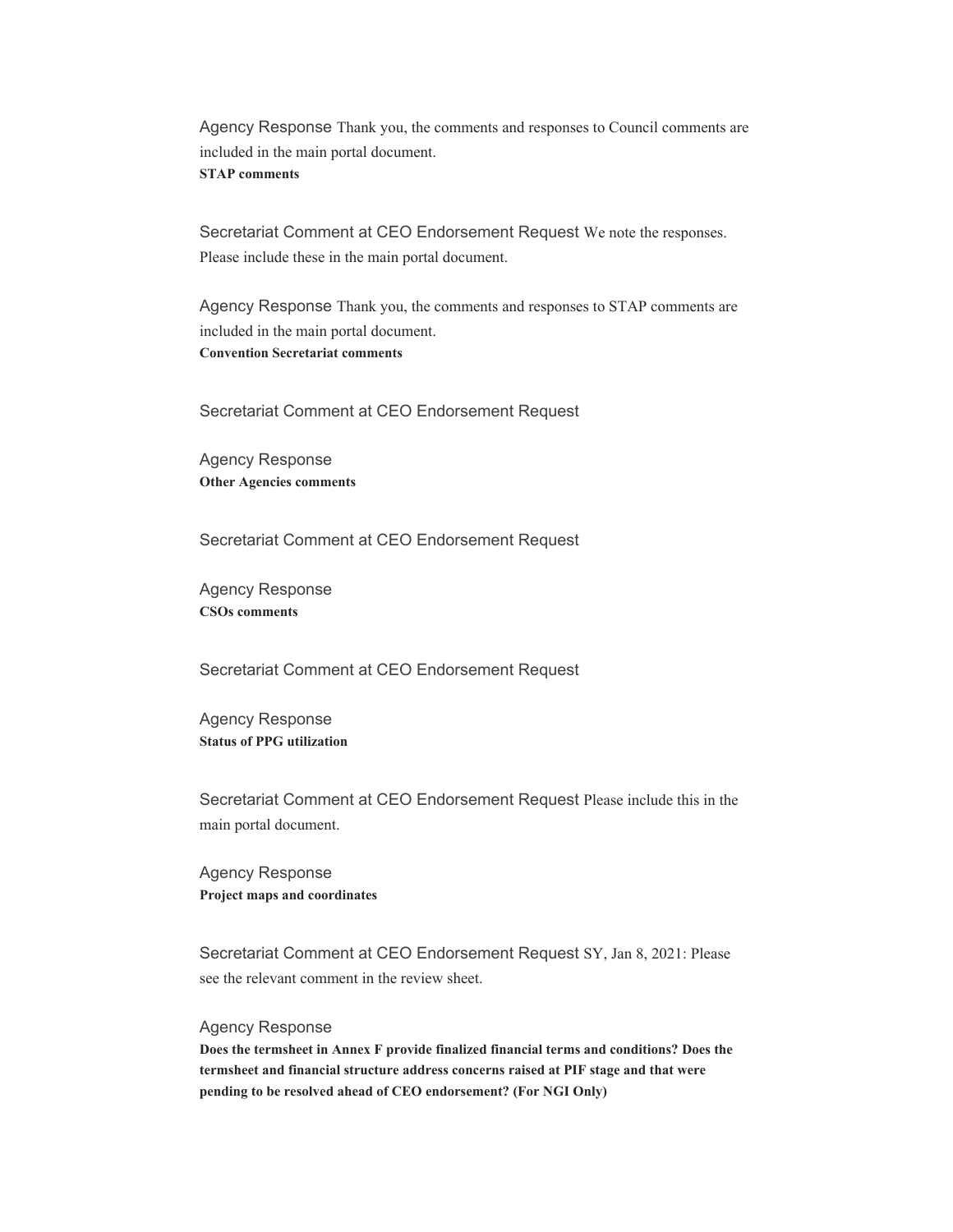Secretariat Comment at CEO Endorsement Request Agency Response

**Do the Reflow Table Annex G and the Trustee Excel Sheet for reflows provide accurate reflow expectations of the project submitted? Assumptions for Reflows can be submitted to explain expected reflows. (For NGI Only)** 

Secretariat Comment at CEO Endorsement Request

Agency Response **Did the agency Annex H provided with information to assess the Agency Capacity to generate and manage reflows? (For NGI Only)** 

Secretariat Comment at CEO Endorsement Request

Agency Response

**GEFSEC DECISION** 

#### **RECOMMENDATION**

#### **Is CEO endorsement recommended? (applies only to projects and child projects)**

Secretariat Comment at CEO Endorsement Request April 26, 2022: All comments cleared and the project is recommended.

April 19, 2022: Please address the two comments above.

March 29, 2022: We received the resubmission on March 28 while there are still remaining issues that have not been addressed. Please urgently resubmit addressing the comments at the earliest possible timing, taking into account the 4-week review period.

Nov 1, 2021: Only a part of comments are addressed. Please address the remaining comments shortly.

SY, Jan 8, 2021: Not at this stage. Please address the comments above.

#### **Review Dates**